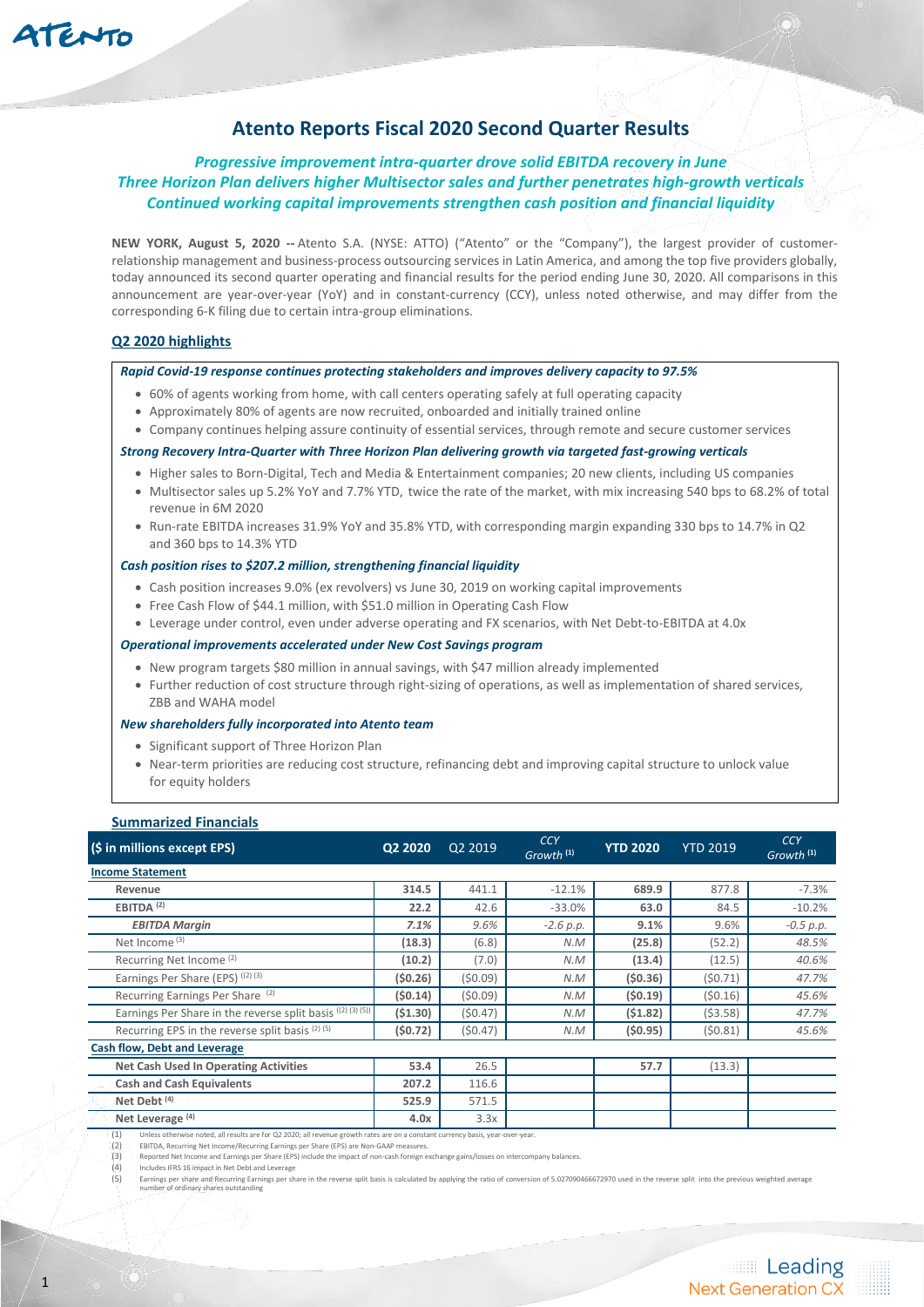#### **Message from the CEO and CFO**

**Carlos López-Abadía, Atento's Chief Executive Officer**, commented, "Results in this quarter showed significant and progressive improvement. We exited the quarter with run-rate EBITDA and volume levels consistent with those in June 2019, with the severe impact of the Covid-19 pandemic now behind us. Despite substantially weak operational and economic conditions earlier in the quarter, we continued winning new clients, including leading US brands, in the high-growth Born-Digital and Tech verticals and, more recently, in the Media & Entertainment industry. Clients in these and other higher margin sectors drove Atento's Multisector revenues 5.2% higher, helping extend our run-rate EBITDA growth with a 29% year-onyear increase, with the corresponding margin expanding 360 basis points to 14.3% on a six-month basis. These clients have been beneficiaries of shifts in spending patterns during the pandemic, many of which are likely to be permanent changes.

At the same time, we continued improving working capital - doubling operating cash flow and generating \$44.1 million in free cash flow during the quarter - and launched a new expense reduction program to substantially reduce Atento's cost structure. This includes rightsizing more of our operations, by shifting more of them to the WAHA model.

Economic conditions will undoubtedly remain challenging for the rest of the year, as the scope, duration and impact of the pandemic remains largely unknown. Nevertheless, we are confident in our ability to effectively address new challenges, as well as seize opportunities, with over half of the committed and collaborative employees who make up One Atento either working from home or at safe, reconfigured call centers. Given Atento's recovering volumes, renewed sales growth, improving run-rate profitability, sound financial liquidity, as well as our Company's stronger shareholder and board structures, we expect to continue advancing our Three Horizon transformation plan to achieve consistently higher levels of profitable growth."

**José Azevedo, Atento's Chief Financial Officer** said, "Stronger management of our working capital combined with drawing down Atento's remaining credit lines substantially reinforced financial liquidity while we drove operating and free cash flow markedly higher during the second quarter.

At the same time, we have been implementing a new cost savings program to augment and accelerate operational improvements under the Three Horizon Plan. We are successfully reducing fixed and variable costs, including administrative expenses, to reduce Atento's cost structure and drive operating leverage as economic and business environments improve in our markets. Our current efforts to become more cost efficient, combined with a zero based budgeting system that will be fully effective by year-end, are expected to result in \$80 million of annualized cost savings beginning next year, of which \$47 million has already been achieved on a run-rate basis.

Under our two-pronged financial strategy, we are now turning more of our attention toward capital efficiency. We have begun the process to refinance the \$500 million 2022 bond, with the aim of improving Atento's capital structure in a way that will better align it with our ambitious growth strategy and help unlock more shareholder value."

#### **Second Quarter Consolidated Financial Results**

Atento's financial liquidity strengthened further during the second quarter, with cash and cash equivalents increasing 27.2% sequentially to \$207.2 million, while the Three Horizon Plan drove underlying performance levels higher. Continued improvements in working capital led to strong Free Cash Flow of \$44.1 million in the quarter. Due to the Company's rapid response to disruptions caused by the Covid-19 pandemic, delivery capacity has increased to 97.5%, with most call centers operational and 60% of agents working under the WAHA<sup>1</sup> model.

Multisector sales increased 5.2% to \$218.0 million, despite an adverse economic and business environment during April and May, evidencing the effectiveness of Atento's Three Horizon Plan. The increase in consolidated Multisector revenue during the quarter was driven by an 11.2% increase in Brazil, Atento's flagship operation, while a 54% increase in US Multisector sales helped offset a decline in this category in Argentina and Peru, resulting in a 1.6% decrease for the Americas. Like Brazil, EMEA multisector revenues also continued to expand, rising 3.2% in the quarter.

Consolidated total revenue declined 12.1% to \$314.5 million, mainly reflecting lower revenues from Telefónica (TEF). TEF revenues decreased 38.0% due to a combination of (i) the discontinuation of unprofitable programs in Brazil since the fourth quarter of 2019; and (ii) lower volumes due to Covid-19's impact in all regions during April and part of May. Based on recent demand, the Company expects volumes to recover to pre-pandemic levels during the second half of 2020.

<sup>1</sup> Work-at-Home Agent

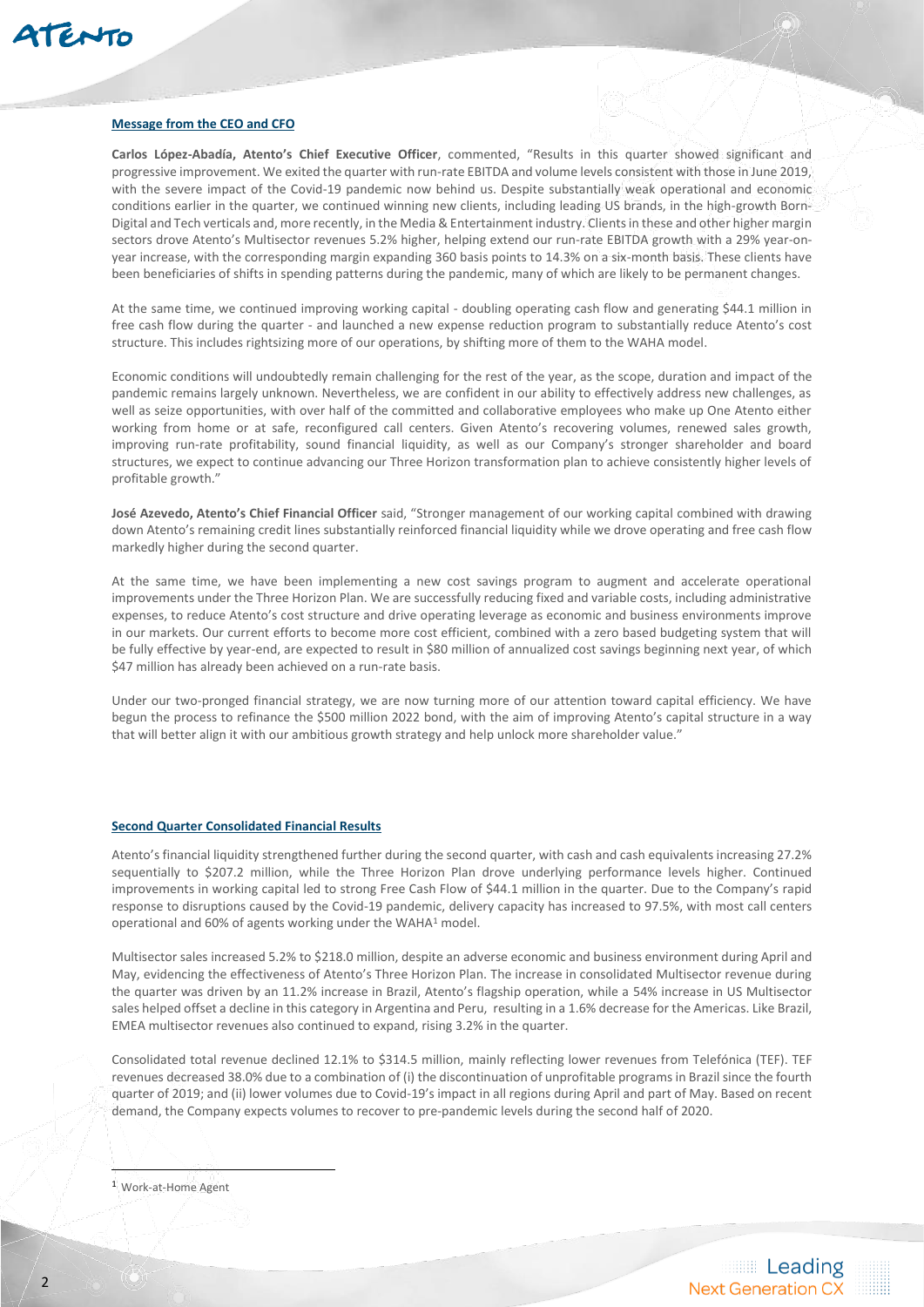Atento's total EBITDA in Q2 2020 decreased 33% year-on-year to \$22.2 million, with the corresponding margin contracting 260 basis points to 7.1%. Of this amount, \$14.8 million, or 70%, was generated in June, when volumes reached near normal levels. On a run-rate basis, excluding the impact of Covid-19, total EBITDA increased 31.9% compared to normalized EBITDA in second quarter 2019. On a six-month basis, the run rate EBITDA margin expanded 360 basis points to 14.3%. The underlying improvement in the Company's EBITDA was due to continued improvements in the client and service mix as well as to additional operational improvements under a new cost reduction program, which targets \$80 million in annualized savings, with \$47 million of these savings measures already in effect as of June 30.

Recurring Net Income decreased from a \$7.0 million loss in Q2 2019 to \$10.2 loss in Q2 2020, with recurring EPS of -\$0.14 in the latter quarter. Excluding the impact of Covid-19 and costs related to drawing down credit lines, Recurring EPS was +\$0.15 in Q2 2020.

### **Segment Reporting**

## **Brazil**

| (\$ in millions)              | Q2 2020 | Q2 2019                             | CCY growth  | <b>YTD 2020</b>                     | <b>YTD 2019</b> | CCY growth  |  |
|-------------------------------|---------|-------------------------------------|-------------|-------------------------------------|-----------------|-------------|--|
| <b>Brazil Region</b>          |         |                                     |             |                                     |                 |             |  |
| Revenue                       | 135.2   | 210.4                               | $-11.9%$    | 307.3                               | 428.7           | $-9.2%$     |  |
| <b>Adjusted EBITDA</b>        | 10.6    | 26.5                                | $-45.2%$    | 35.0                                | 54.3            | $-18.0\%$   |  |
| <b>Adjusted EBITDA Margin</b> | 7.8%    | 12.6%                               | $-4.8$ p.p. | 11.4%                               | 12.7%           | $-1.3$ p.p. |  |
| Operating Income/(loss)       | (8.0)   | (2.9)                               | N.M         | (16.2)                              | (8.9)           | 129.8%      |  |
|                               |         | <b>YTD 2020</b>                     |             | <b>YTD 2019</b>                     |                 |             |  |
| Brazil Revenue Mix            | 77.8%   |                                     | 22.2%       |                                     | 71.0%           | 29.0%       |  |
|                               |         | ■ Multisector<br>$\blacksquare$ TEF |             | • Multisector<br>$\blacksquare$ TEF |                 |             |  |

In Brazil, Multisector sales increased 11.2% YoY, while TEF sales decreased 51.5%, leading to an 11.9% decrease in total revenues.

On a year-to-date basis, Multisector sales as a percentage of Brazil's total revenue expanded 680 basis points, primarily due to higher sales to Born-Digital clients acquired during 2019 and new clients in 2020. Among new clients this year is Riot Games, a US-based company that develops and publishes popular video games, such as League of Legends. In May, Atento signed a partnership agreement with Riot Games to provide services to Brazilian game players. Atento was selected because of its ability to create Customer Experience environments consistent with Riot Games' culture and to hire, manage and maintain CX specialists with appropriate profiles and gaming experience.

The decrease in TEF sales in Brazil during the second quarter was mainly due to the discontinuation of unprofitable programs since the fourth quarter of 2019 and to the pandemic's impact on volumes, mostly during April and part of May, as the company decided to focus its delivery capacity to the Multisector clients.

Brazil's reported EBITDA decreased 45.2% to \$10.6 million, with the EBITDA margin contracting 480 basis points to 7.8%, mainly due to the Covid-19 impact.

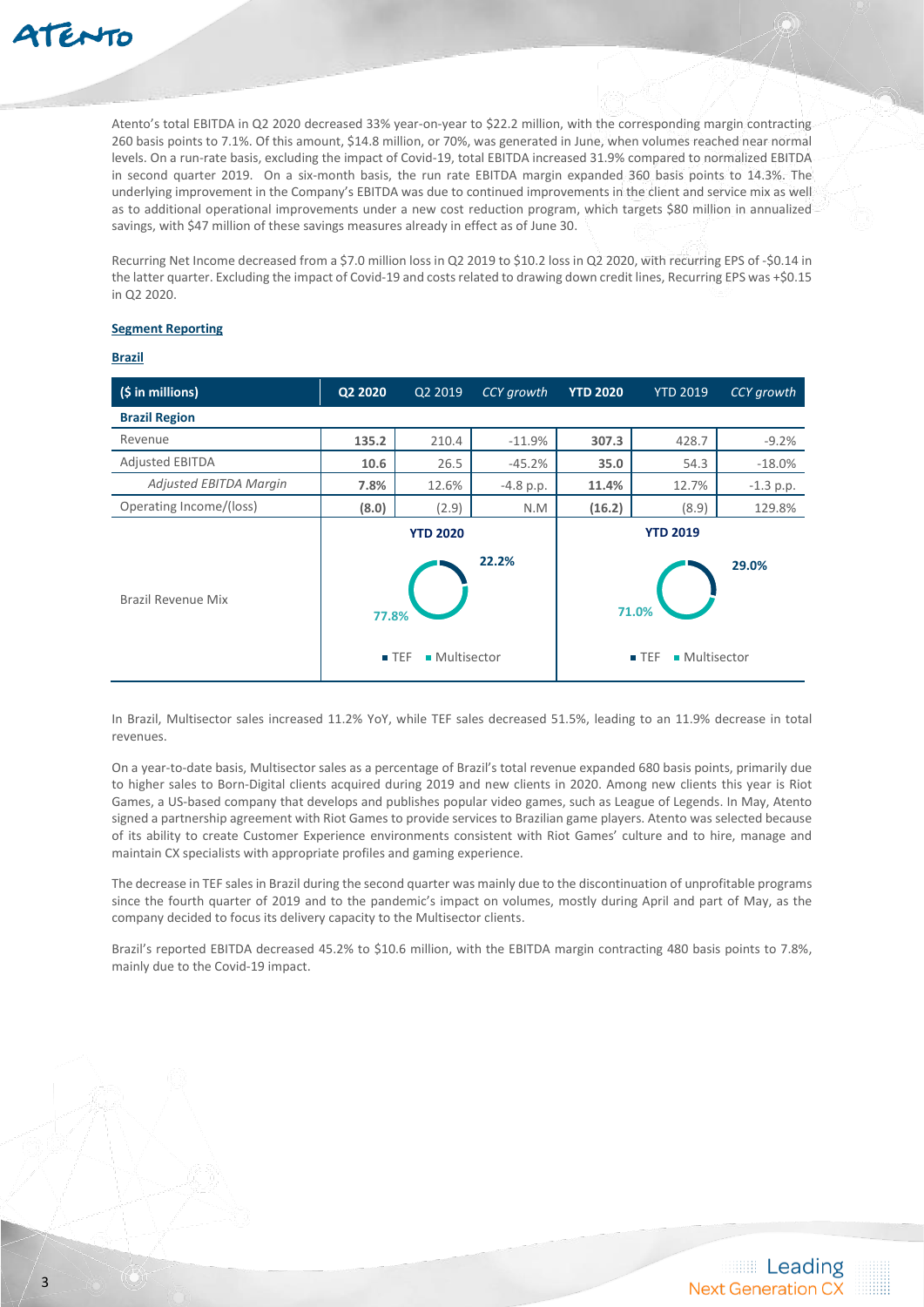## **Americas Region**

| (\$ in millions)        | Q2 2020 | Q2 2019                                                | CCY growth | <b>YTD 2020</b> | <b>YTD 2019</b>                                        | <b>CCY</b><br>growth |
|-------------------------|---------|--------------------------------------------------------|------------|-----------------|--------------------------------------------------------|----------------------|
| <b>Americas Region</b>  |         |                                                        |            |                 |                                                        |                      |
| Revenue                 | 129.9   | 171.8                                                  | $-11.4%$   | 277.3           | 333.5                                                  | $-5.2%$              |
| <b>Adjusted EBITDA</b>  | 14.5    | 18.6                                                   | $-10.7%$   | 28.2            | 32.7                                                   | $-5.2%$              |
| Adjusted EBITDA Margin  | 11.2%   | 10.8%                                                  | 0.3 p.p.   | 10.2%           | 9.8%                                                   | 0.4 p.p.             |
| Operating Income/(loss) | (0.3)   | 0.4                                                    | N.M        | (7.1)           | (7.2)                                                  | 24.6%                |
|                         |         |                                                        |            |                 |                                                        |                      |
| Americas Revenue Mix    | 65.7%   | <b>YTD 2020</b><br>• Multisector<br>$\blacksquare$ TEF | 34.3%      | 62.1%           | <b>YTD 2019</b><br>$\blacksquare$ TEF<br>• Multisector | 37.9%                |

Second quarter Americas revenue decreased 11.4% to \$129.9 million. In total, Multisector sales decreased 1.6% during the quarter, with an above 50% growth in US Multisector clients helping offset lower volumes in Peru and Argentina, countries with stricter lockdown rules and highly impacted by Covid-19. As a percentage of the region's revenue, Multisector sales expanded 360 basis points, compared to the first six months of 2019. Lower volumes resulting from the pandemic also mainly accounted for the 31.7% decrease in TEF revenues in the region.

Reported EBITDA in the Americas decreased 10.7% to \$14.5 million on lower volumes during the second quarter, while the corresponding margin expanded 30 basis points to 11.2%, despite the impact of Covid-19, due to a better revenue mix and cost management.

#### **EMEA Region**

| (\$ in millions)        | Q2 2020 | Q2 2019                                                | CCY growth  | <b>YTD 2020</b> | <b>YTD 2019</b>                                        | <b>CCY</b><br>growth |
|-------------------------|---------|--------------------------------------------------------|-------------|-----------------|--------------------------------------------------------|----------------------|
| <b>EMEA Region</b>      |         |                                                        |             |                 |                                                        |                      |
| Revenue                 | 50.5    | 61.2                                                   | $-15.7%$    | 108.0           | 123.3                                                  | $-10.2%$             |
| <b>Adjusted EBITDA</b>  | (0.3)   | 5.5                                                    | N.M         | 3.5             | 11.8                                                   | $-69.8%$             |
| Adjusted EBITDA Margin  | $-0.5%$ | 9.0%                                                   | $-9.5$ p.p. | 3.2%            | 9.6%                                                   | $-6.4$ p.p.          |
| Operating Income/(loss) | (3.4)   | 4.2                                                    | N.M         | (3.9)           | 0.2                                                    | N.M                  |
| <b>EMEA Revenue Mix</b> | 48.3%   | <b>YTD 2020</b><br>■ Multisector<br>$\blacksquare$ TEF | 51.7%       | 39.9%           | <b>YTD 2019</b><br>• Multisector<br>$\blacksquare$ TEF | 60.1%                |

Multisector sales continued to expand in the region, with the 3.2% growth in the quarter helping to further diversify revenues. On a six-month basis, Multisector sales expanded 840 basis points year-over-year to 48.3% of EMEA revenue. TEF sales were impacted by lower volumes, mainly due to Covid-19, leading to a 28.1% decrease, resulting in a 15.7% year-overyear decline in the region's overall revenue.

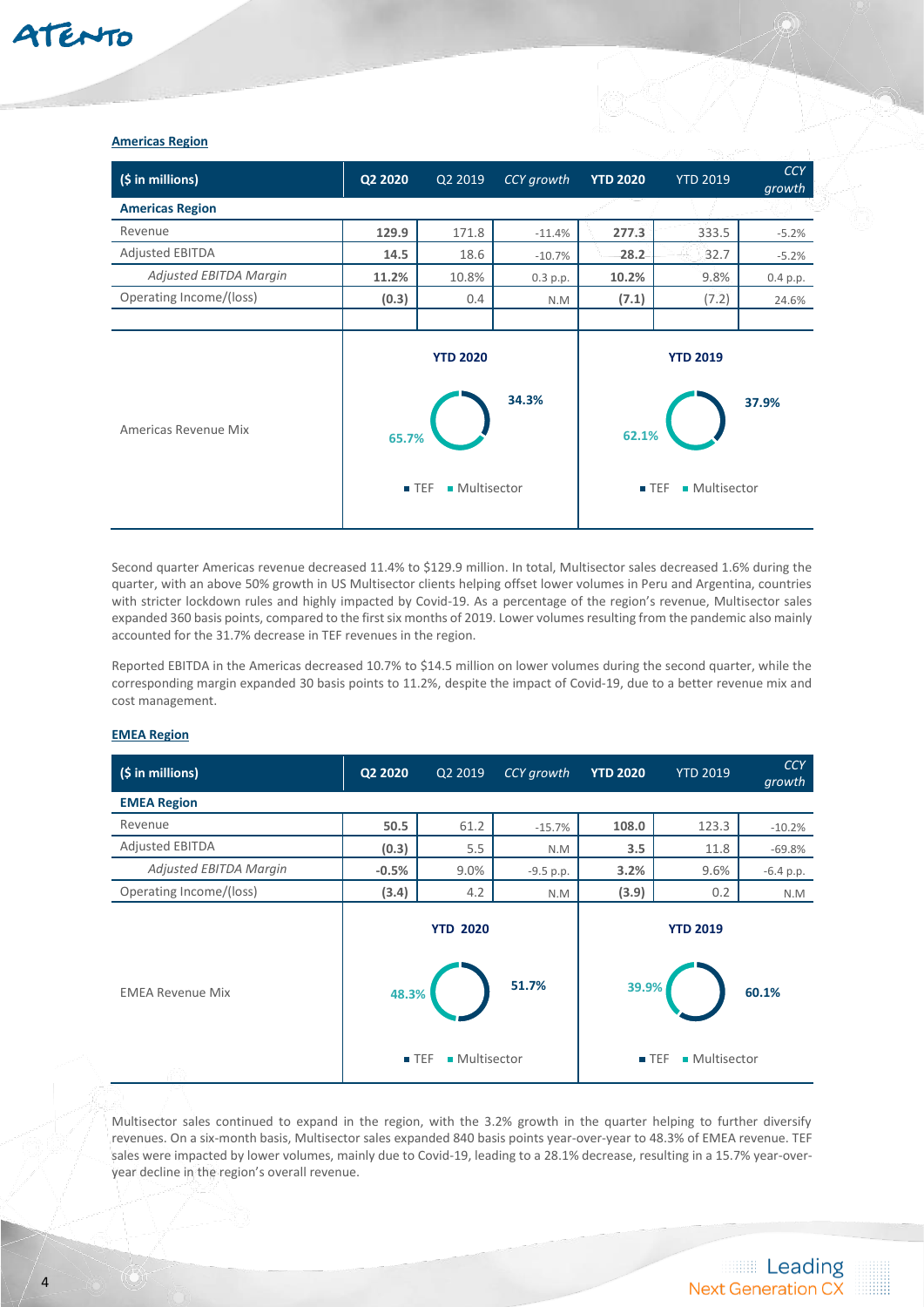EMEA's second quarter EBITDA decreased to slightly below the breakeven point, from \$5.5 million in the same quarter of last year. At the end of the quarter, the region's EBITDA margin was negative 0.5% versus a positive 9.0% in the comparable 2019 period, mostly due to the impact of Covid-19.

## **Cash Flow and Capital Structure**

| (\$ in millions)                                     | Q2 2020 | Q2 2019 | <b>YTD 2020</b> | <b>YTD 2019</b> |
|------------------------------------------------------|---------|---------|-----------------|-----------------|
| <b>Consolidated Cash Flow Statement</b>              |         |         |                 |                 |
| Net Cash (used in) from Operating activities         | 53.4    | 26.5    | 57.7            | $-13.3$         |
| Net Cash used in Investing activities                | $-7.3$  | $-21.4$ | $-18.6$         | $-38.1$         |
| Net Cash provided by Financing activities            | $-1.6$  | 32.0    | 57.2            | 33.8            |
| Net (increase/decrease) in cash and cash equivalents | 44.5    | 37.1    | 96.3            | $-17.5$         |

Additional operational improvements under the transformation plan further enhanced Atento's working capital, resulting in higher operating and free cash flows, with the former increasing twofold to \$51.1 million and the latter turning positive to \$44.1 million in the second quarter. During the quarter, the Company obtained another \$10 million in one-off overdue collections, bringing the total to \$30 million year-to-date. During the first six months of the year, Atento's DSO were reduced by approximately 4 days, while DPO improved by circa 13 days, due to strengthened collections and procurement policies.

Cash capex was equivalent to 2.7% of revenues during the first six months of 2020, and includes costs associated with shifting a portion of Atento's call center employees to the WAHA model. Owing to the impact of the Covid-19 pandemic on Atento's markets, all non-essential capital expenditures remained suspended mainly in April and May.

At June 30, 2020, cash and cash equivalents totaled \$207.2 million, up 9.0% when excluding drawdowns of \$80 million from existing credit lines during the first six months of 2020. Net debt was \$525.9 million, which includes \$129.6 million related to IFRS16. Atento'stotal debt has an average maturity of 2.1 years and an average LTM cost of 7.0%. At the end of the second quarter, the LTM net debt-to-EBITDA ratio was 4.0 times, which is a controllable level due to the Company's strong financial liquidity and the normalization of EBITDA generation in June. The Company has initiated the process to refinance the \$500 million 2022 bond, with the aim of extending the maturity of the debt and improving Atento's capital structure.

| (\$ in millions) as of June 30, 2020 | <b>Maturity</b> | <b>Interest Rate</b> | <b>Outstanding</b><br><b>Balance 2Q20</b> |
|--------------------------------------|-----------------|----------------------|-------------------------------------------|
| <b>Indebtness</b>                    |                 |                      |                                           |
| <b>Senior Secured Notes</b>          | 2022            | 6.125%               | 503.8                                     |
| <b>Super Senior Credit Facility</b>  | 2020            | 5.223%               | 50.7                                      |
| <b>Other Credit Facilities</b>       | 2020            | $CDI + 2.40%$        | 35.9                                      |
| Other borrowings and leases          | 2023            | Variable             | 12.4                                      |
| <b>BNDES (BRL)</b>                   | 2022            | $TJLP + 2.0\%$       | 0.7                                       |
| Debt with third parties              |                 |                      | 603.5                                     |
| Leasing (IFRS16)                     |                 |                      | 129.6                                     |
| Gross Debt (third parties + IFRS16)  |                 |                      | 733.1                                     |
| Cash and Cash Equivalents            |                 |                      | 207.2                                     |
| <b>Net Debt</b>                      |                 |                      | 525.9                                     |



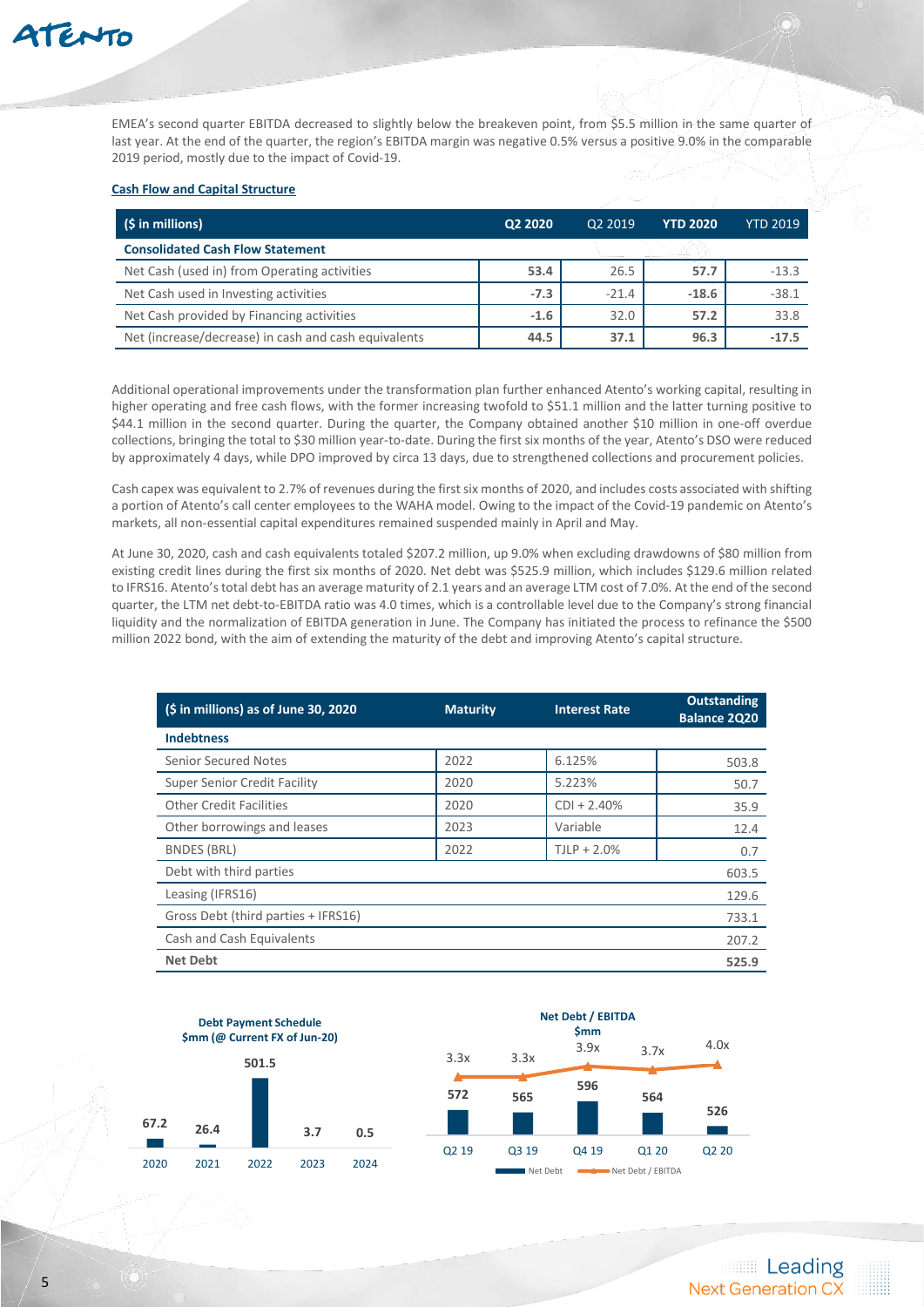### **Update On Covid-19 Response: Company Continues Effectively Executing Transformation Plan and Preparing to Capture Post-crisis Market Opportunities**

As a socially responsible company, Atento remains fully committed to helping ensure that its remote and secure customer services remain available to people and businesses in the 13 countries where it operates. This commitment includes maintaining robust health and safety protocols and measures to protect employees at Atento facilities, to help ensure business continuity for the duration of the Covid-19 pandemic.

Currently, Atento has over 64,000 work-at-home agents (WAHA), or approximately 60% of its call center employees. For agents working at Atento call centers, most of which are operational, individual workstations are still kept at safe distances and personal work equipment (individual headset, keyboard, mouse, etc.) remains available. With operating capacity at 97.5%, the Company has a broad capacity to meet the needs of all clients. The transition to a WAHA model was facilitated by the digital transformation process underway, since 2019, under Atento's Three Horizon Transformation Plan, which has included re-skilling as well as digital recruiting, onboarding and training.

This model as well as other enhanced digital capabilities are also allowing the Company to capture medium- and long-term CRM and BPO opportunities arising from dramatic shifts in consumer behaviors and related changes being implemented by emerging and established companies seeking to attract and retain more customers in Latin America, the US and Europe. The growing strength of Atento's digital capabilities, evolving portfolio of Next Generation Services and journey orchestration, coupled with accelerated operational improvements that are resulting in a more competitive cost structure, are allowing the Company to continue leading Next Generation Customer Experience in the future.

### **Share Repurchase Program**

Under a \$30 million 12-month share buyback program approved by Atento's Board of Directors earlier in the year, the Company purchased \$0.4 million of shares during the second quarter.

#### **Reverse Share Split**

On July 28, 2020, Atento announced that the Company's shareholders had approved the conversion of the entire share capital of 75,406,357 ordinary shares into 15,000,000 ordinary shares, without nominal value, using a conversion ratio of 5.027090466672970, effective after trading hours on July 29, 2020. Atento's ordinary shares started trading on a splitadjusted basis on the NYSE at the open of trading on July 30, 2020.

The Company proposed to effect the reverse share split in response to a notification received from the NYSE that its ordinary shares did not meet the minimum price threshold average closing price of \$1.00 per share over a consecutive 30-trading day period. Although Atento's ordinary shares had resumed trading above this threshold, the reverse share split is intended to provide a structural solution to allow the Company to remain compliant with NYSE's listing rules.

## **Awards and Recognitions**

Atento was recognized recently by the Everest Group as one of the leading companies in Customer Experience Management in its annual PEAK Matrix® Assessment 2020. Among Major Contenders, Atento was the only company rated a Star Performer, a title conferred to providers that demonstrate the most improvement over time on the Matrix. Atento stood out for promoting a culture of co-innovation, offering integrated multi-channel capabilities based on Artificial Intelligence, IoT (Internet of Things) and RPA (Robotic Process Automation), among other digital strengths, and for building an increasingly satisfying customer experience. The Star Performer rating reflects the competitiveness of Atento's offerings in the CRM/BPO market, where companies increasingly expect their service providers to exhibit proactiveness and drive innovation.

## **Conference Call**

The Company will host a conference call and webcast on Thursday, August 6, 2020 at 11:00 am ET to discuss its financial results. The conference call can be accessed by dialing: USA: +1 (412) 717-9627; UK: (+44) 20 3795 9972; Brazil: (+55) 11 3181-8565; or Spain: (+34) 91 038 9593. It can also be acess by web phone [\(Click here\)](https://hdbr.choruscall.com/?passcode=9656611&h=true&info=company&r=true) No passcode is required. Individuals who dial in will be asked to identify themselves and their affiliations. The live webcast of the conference call will be available on Atento's Investor Relations website at [investors.atento.com.](http://investors.atento.com/) A web-based archive of the conference call will also be available at the above website.

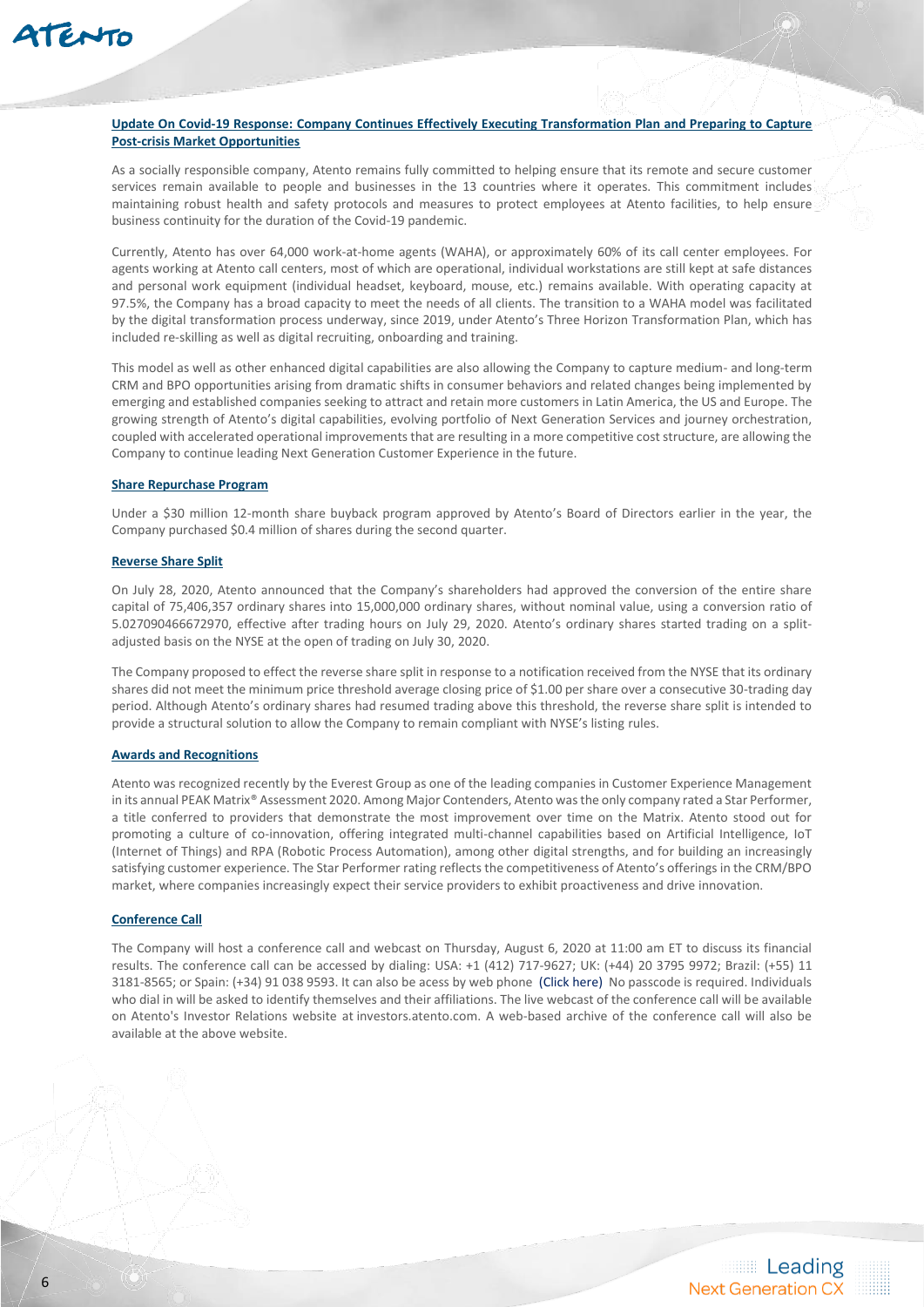

#### **About Atento**

Atento is the largest provider of customer relationship management and business process outsourcing (CRM BPO) services in Latin America, and among the top five providers globally, based on revenues. Atento is also a leading provider of nearshoring CRM/BPO services to companies that carry out their activities in the United States. Since 1999, the company has developed its business model in 13 countries where it employs 150,000 people. Atento has over 400 clients to whom it offers a wide range of CRM/BPO services through multiple channels. Atento's clients are mostly leading multinational corporations in sectors such as telecommunications, banking and financial services, health, retail and public administrations, among others. In 2019, Atento was named one of the World's 25 Best Multinational Workplaces and one of the Best Multinationals to Work for in Latin America by Great Place to Work®. Atento is also the world's first CRM company to be ISO 56002 certified in Innovation Management. Atento's shares trade under the symbol ATTO on the New York Stock Exchange (NYSE). For more information visit [www.atento.com.](http://www.atento.com/)

| <b>Investor Relations</b> | <b>Investor Relations</b>     | <b>Media Relations</b>   |
|---------------------------|-------------------------------|--------------------------|
| Shay Chor                 | Fernando Schneider            | Pablo Sánchez Pérez      |
| + 55 11 3293-5926         | + 55 11 3779-8119             | +34 670031347            |
| shay.chor@atento.com      | fernando.schneider@atento.com | pablo.sanchez@atento.com |

#### **Forward-Looking Statements**

This press release contains forward-looking statements. Forward-looking statements can be identified by the use of words such as "may," "should," "expects," "plans," "anticipates," "believes," "estimates," "predicts," "intends," "continue" or similar terminology. These statements reflect only Atento's current expectations and are not guarantees of future performance or results. Forward-looking statements by their nature address matters that are, to different degrees, uncertain, such as statements about the potential impacts of the Covid-19 pandemic on our business operations, financial results and financial position and on the world economy. These statements are subject to risks and uncertainties that could cause actual results to differ materially from those contained in the forward-looking statements. These risks and uncertainties include, but are not limited to, competition in Atento's highly competitive industries; increases in the cost of voice and data services or significant interruptions in these services; Atento's ability to keep pace with its clients' needs for rapid technological change and systems availability; the continued deployment and adoption of emerging technologies; the loss, financial difficulties or bankruptcy of any key clients; the effects of global economic trends on the businesses of Atento's clients; the non-exclusive nature of Atento's client contracts and the absence of revenue commitments; security and privacy breaches of the systems Atento uses to protect personal data; the cost of pending and future litigation; the cost of defending Atento against intellectual property infringement claims; extensive regulation affecting many of Atento's businesses; Atento's ability to protect its proprietary information or technology; service interruptions to Atento's data and operation centers; Atento's ability to retain key personnel and attract a sufficient number of qualified employees; increases in labor costs and turnover rates; the political, economic and other conditions in the countries where Atento operates; changes in foreign exchange rates; Atento's ability to complete future acquisitions and integrate or achieve the objectives of its recent and future acquisitions; future impairments of our substantial goodwill, intangible assets, or other long-lived assets; and Atento's ability to recover consumer receivables on behalf of its clients. In addition, Atento is subject to risks related to its level of indebtedness. Such risks include Atento's ability to generate sufficient cash to service its indebtedness and fund its other liquidity needs; Atento's ability to comply with covenants contained in its debt instruments; the ability to obtain additional financing; the incurrence of significant additional indebtedness by Atento and its subsidiaries; and the ability of Atento's lenders to fulfill their lending commitments. Atento is also subject to other risk factors described in documents filed by the company with the United States Securities and Exchange Commission.

These forward-looking statements speak only as of the date on which the statements were made. Atento undertakes no obligation to update or revise publicly any forward-looking statements, whether as a result of new information, future events or otherwise.

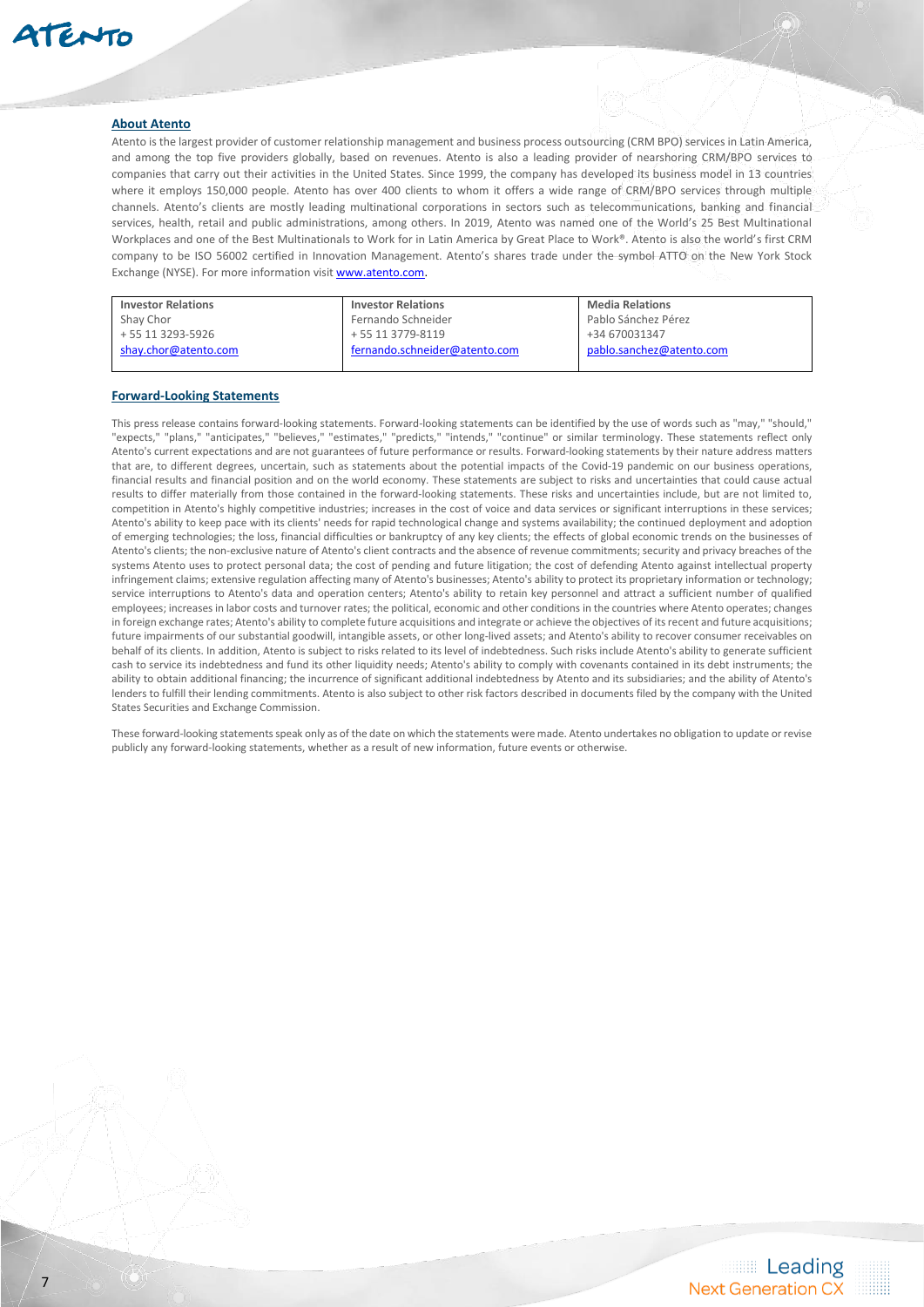## **SELECTED FINANCIAL DATA:**

The following selected financial information should be read in conjunction with the interim consolidated financial statements presented elsewhere in the Form 6-K.

**Consolidated Statements of Operations for the Three and Six Months Ended June 30, 2019 and 2020**

| (\$ in millions, except percentage      | For the three months<br>ended June 30, |         | Change  | For the six months<br>Change<br>ended June 30,<br>excluding |             |         |            | Change<br>excluding |
|-----------------------------------------|----------------------------------------|---------|---------|-------------------------------------------------------------|-------------|---------|------------|---------------------|
| changes)                                | 2019                                   | 2020    | (%)     | FX (%)                                                      | 2019        | 2020    | Change (%) | FX (%)              |
|                                         | (unaudited)                            |         |         |                                                             | (unaudited) |         |            |                     |
| Revenue                                 | 441,1                                  | 314,5   | (28.7)  | (12.1)                                                      | 877.8       | 689.9   | (21.4)     | (7.3)               |
| Other operating income                  | 0.7                                    | 1.1     | 50.3    | 65.0                                                        | 1.4         | 2.0     | 43.3       | 54.5                |
| Other gains and own work<br>capitalized | 0.1                                    |         | (100.0) | (100.0)                                                     | 0.1         |         | (95.1)     | (95.1)              |
| <b>Operating expenses:</b>              |                                        |         |         |                                                             |             |         |            |                     |
| <b>Supplies</b>                         | (15.1)                                 | (16.0)  | 6.1     | 31.3                                                        | (31.9)      | (32.7)  | 2.6        | 20.1                |
| Employee benefit expenses               | (334.7)                                | (245.0) | (26.8)  | (10.0)                                                      | (674.0)     | (534.0) | (20.8)     | (6.7)               |
| Depreciation                            | (19.9)                                 | (17.8)  | (10.3)  | 12.2                                                        | (41.7)      | (37.6)  | (9.8)      | 6.4                 |
| Amortization                            | (13.3)                                 | (10.9)  | (18.4)  | 1.4                                                         | (26.9)      | (22.6)  | (16.0)     | (1.0)               |
| Changes in trade provisions             | (1.5)                                  | (1.4)   | (4.6)   | 24.8                                                        | (1.5)       | (1.9)   | 31.7       | 71.9                |
| Impairment charges                      |                                        |         | N.M.    | N.M.                                                        |             |         | (100.0)    | (100.0)             |
| Other operating expenses                | (48.1)                                 | (31.1)  | (35.5)  | (22.4)                                                      | (87.3)      | (60.3)  | (30.9)     | (19.4)              |
| <b>Total operating expenses</b>         | (432.6)                                | (322.2) | (25.5)  | (8.5)                                                       | (863.2)     | (689.1) | (20.2)     | (6.0)               |
| Operating profit                        | 9.3                                    | (6.5)   | N.M.    | N.M.                                                        | 16.1        | 2.8     | (82.5)     | (76.7)              |
| Finance income                          | 2.1                                    | 8.6     | N.M.    | N.M.                                                        | 4.4         | 11.0    | 147.5      | N.M.                |
| Finance costs                           | (19.7)                                 | (17.0)  | (14.0)  | (1.6)                                                       | (37.9)      | (32.8)  | (13.3)     | (2.8)               |
| Net foreign exchange loss               | (1.4)                                  | (5.8)   | N.M.    | N.M.                                                        | (3.0)       | (9.3)   | N.M.       | N.M.                |
| Net finance expense                     | (19.1)                                 | (14.2)  | (25.6)  | (8.4)                                                       | (36.4)      | (31.1)  | (14.6)     | 3.8                 |
| Loss before income tax                  | (9.7)                                  | (20.7)  | 112.9   | 130.0                                                       | (20.3)      | (28.3)  | 39.0       | 57.7                |
| Income tax benefit/(expense)            | 3.1                                    | 2.4     | (23.8)  | (21.1)                                                      | (31.9)      | 2.5     | (107.9)    | (107.9)             |
| Loss for the period                     | (6.6)                                  | (18.3)  | N.M.    | N.M.                                                        | (52.2)      | (25.8)  | (50.7)     | (48.5)              |
| (Loss)/profit attributable to:          |                                        |         |         |                                                             |             |         |            |                     |
| Owners of the parent                    | (6.9)                                  | (18.3)  | N.M.    | N.M.                                                        | (52.8)      | (25.8)  | (51.2)     | (49.0)              |
| Non-controlling interest                | 0.2                                    |         | (100.0) | (100.0)                                                     | 0.6         |         | (100.0)    | (100.0)             |
| Loss for the period                     | (6.6)                                  | (18.3)  | N.M.    | N.M.                                                        | (52.2)      | (25.8)  | (50.7)     | (48.5)              |
| <b>Other financial data:</b>            |                                        |         |         |                                                             |             |         |            |                     |
| EBITDA <sup>(1)</sup> (unaudited)       | 42.6                                   | 22.2    | (47.8)  | (33.0)                                                      | 84.6        | 63.0    | (25.6)     | (10.2)              |
| Adjusted EBITDA (1) (unaudited)         | 42.6                                   | 22.2    | (47.8)  | (33.0)                                                      | 84.6        | 63.0    | (25.6)     | (10.2)              |

(1) For the reconciliation of these non-GAAP measures to the closest comparable IFRS measure, see section "Summary Consolidated Historical Financial Information - Reconciliation of EBITDA and Adjusted EBITDA to profit/(loss)".

N.M. means not meaningful

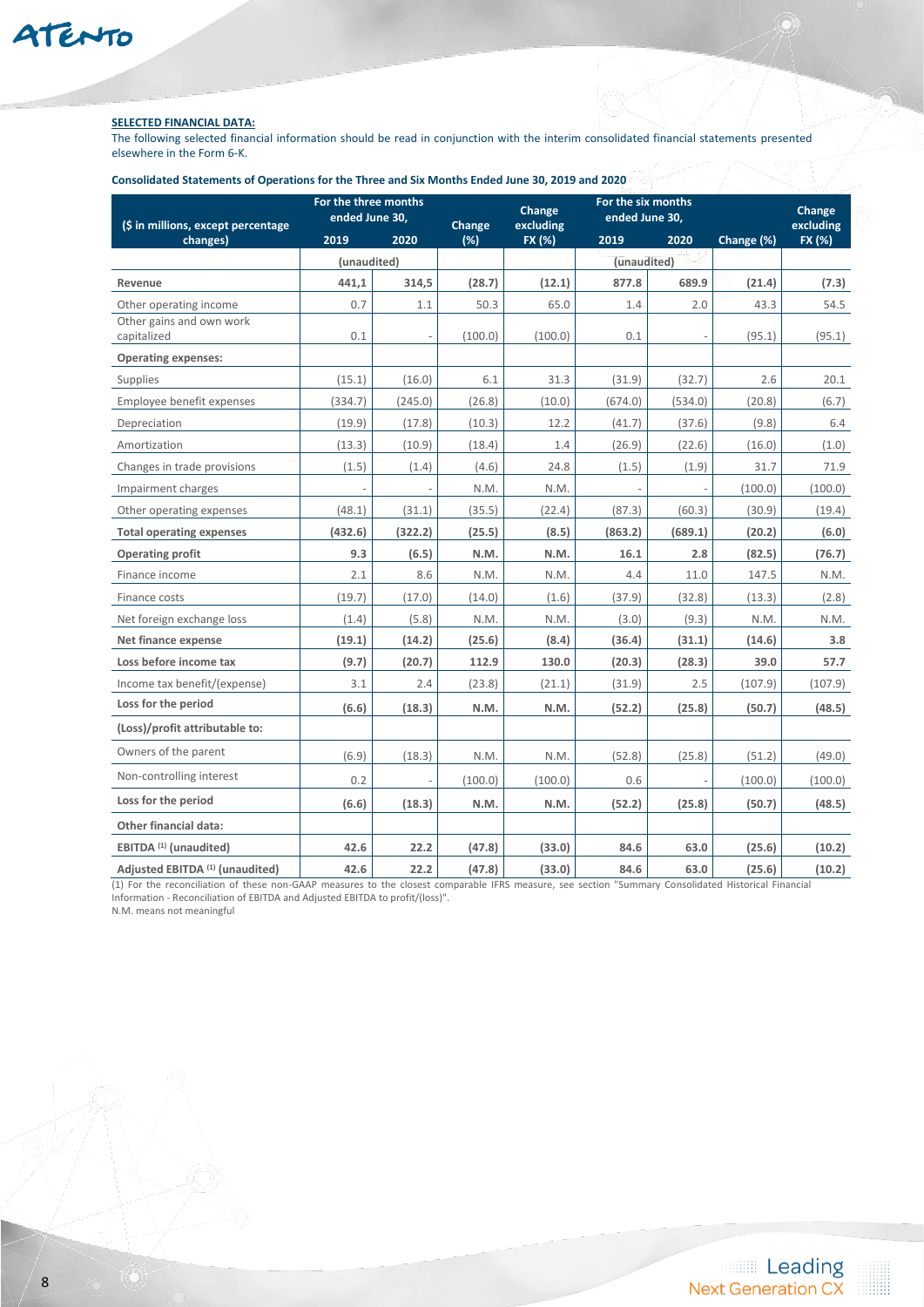|                                             | For the three months |                |                   | Change           |                | For the six months |                  | Change           |  |
|---------------------------------------------|----------------------|----------------|-------------------|------------------|----------------|--------------------|------------------|------------------|--|
|                                             |                      | ended June 30, | Change            | <b>Excluding</b> | ended June 30, |                    | Change           | <b>Excluding</b> |  |
| (\$ in millions, except percentage changes) | 2019                 | 2020           | (%)               | FX (%)           | 2019           | 2020               | (%)              | FX (%)           |  |
|                                             |                      |                |                   | (unaudited)      |                |                    |                  |                  |  |
| Revenue:                                    |                      |                |                   |                  |                |                    |                  |                  |  |
| <b>Brazil</b>                               | 210.4                | 135.2          | (35.7)            | (11.9)           | 428.7          | 307.3              | (28.3)           | (9.2)            |  |
| Americas                                    | 171.8                | 129.9          | (24.4)            | (11.4)           | 333.5          | 277.3              | (16.9)           | (5.2)            |  |
| <b>EMEA</b>                                 | 61.2                 | 50.5           | (17.4)            | (15.7)           | 123.3          | 108.0              | (12.4)           | (10.2)           |  |
| Other and eliminations <sup>(1)</sup>       | (2.3)                | (1.1)          | (49.8)            | (42.4)           | (7.7)          | (2.6)              | (66.1)           | (63.6)           |  |
| <b>Total revenue</b>                        | 441.1                | 314.5          | (28.7)            | (12.1)           | 877.8          | 689.9              | (21.4)           | (7.3)            |  |
| <b>Operating expenses:</b>                  |                      |                |                   |                  |                |                    |                  |                  |  |
| Brazil                                      | (204.8)              | (141.6)        | (30.8)            | (5.2)            | (419.9)        | (309.4)            | (26.3)           | (6.7)            |  |
| Americas                                    | (165.1)              | (128.9)        | (21.9)            | (8.4)            | (330.0)        | (278.1)            | (15.7)           | (3.7)            |  |
| <b>EMEA</b>                                 | (59.6)               | (54.3)         | (8.9)             | (7.0)            | (121.4)        | (112.7)            | (7.2)            | (4.8)            |  |
| Other and eliminations <sup>(1)</sup>       | (3.1)                | 2.7            | N.M.              | N.M.             | 8.0            | 11.2               | 39.2             | 99.7             |  |
| <b>Total operating expenses</b>             | (432.6)              | (322.2)        | (25.5)            | (8.5)            | (863.2)        | (689.1)            | (20.2)           | (6.0)            |  |
| Operating profit/(loss):                    |                      |                |                   |                  |                |                    |                  |                  |  |
| Brazil                                      | 5.7                  | (6.4)          | N.M.              | N.M.             | 9.0            | (2.1)              | (123.2)          | (130.0)          |  |
| Americas                                    | 7.0                  | 2.0            | (71.0)            | (66.9)           | 4.1            | 0.5                | (87.9)           | (87.9)           |  |
| <b>EMEA</b>                                 | 2.0                  | (3.8)          | N.M.              | N.M.             | 2.6            | (4.2)              | N.M.             | N.M.             |  |
| Other and eliminations <sup>(1)</sup>       | (5.3)                | 1.6            | (129.7)           | (128.5)          | 0.4            | 8.6                | N.M.             | N.M.             |  |
| <b>Total operating profit/(loss)</b>        | 9.3                  | (6.5)          | N.M.              | N.M.             | 16.1           | 2.8                | (82.5)           | (76.7)           |  |
| Net finance expense:                        |                      |                |                   |                  |                |                    |                  |                  |  |
| <b>Brazil</b>                               | (8.8)                | (5.1)          | (42.2)            | (20.4)           | (20.8)         | (21.6)             | 3.6              | 31.1             |  |
| Americas                                    | (4.3)                | (0.7)          | (83.7)            | (77.6)           | (9.5)          | (4.8)              | (49.2)           | (35.7)           |  |
| <b>EMEA</b>                                 | (0.1)                | (0.5)          | N.M.              | N.M.             | (0.8)          | (0.5)              | (41.3)           | (39.4)           |  |
| Other and eliminations <sup>(1)</sup>       | (5.9)                | (8.0)          | 35.2              | 35.5             | (5.2)          | (4.2)              | (19.5)           | (19.0)           |  |
| <b>Total net finance expense</b>            | (19.1)               | (14.2)         | (25.6)            | (8.4)            | (36.4)         | (31.1)             | (14.6)           | 3.8              |  |
| Income tax benefit/(expense):               |                      |                |                   |                  |                |                    |                  |                  |  |
| Brazil                                      | 0.1                  | 3.5            | N.M.              | N.M.             | 3.0            | 7.5                | 148.6            | N.M.             |  |
| Americas                                    | (2.4)                | (1.6)          | (31.8)            | (34.5)           | (1.8)          | (2.8)              | 58.8             | 24.3             |  |
| <b>EMEA</b>                                 | 2.4                  | 0.9            | (63.2)            | (63.3)           | (1.6)          | 0.7                | (144.8)          | (147.5)          |  |
| Other and eliminations (1)(3)               | 2.9                  | (0.4)          | (112.5)           | (112.5)          | (31.5)         | (2.9)              | (91.0)           | (90.7)           |  |
| Total income tax benefit/(expense)          | 3.1                  | 2.4            | (23.8)            | (21.1)           | (31.9)         | 2.5                | (107.9)          | (107.9)          |  |
| Profit/(loss) for the period:               |                      |                |                   |                  |                |                    |                  |                  |  |
| <b>Brazil</b>                               | (2.9)                | (8.0)          | N.M.              | N.M.             | (8.9)          | (16.2)             | 83.1             | 129.8            |  |
| Americas                                    | 0.4                  | (0.3)          | N.M.              | (146.9)          | (7.2)          | (7.1)              | (1.3)            | 24.6             |  |
| <b>EMEA</b>                                 | 4.2                  | (3.4)          | N.M.              | N.M.             | 0.2            | (3.9)              | N.M.             | N.M.             |  |
| Other and eliminations (1)                  | (8.3)                | (6.7)          | (18.5)            | (21.0)           | (36.3)         | 1.5                | (104.2)          | (104.1)          |  |
| Loss for the period                         | (6.6)                | (18.3)         | N.M.              | N.M.             | (52.2)         | (25.8)             | (50.7)           | (48.5)           |  |
| Profit/(loss) attributable to:              |                      |                |                   |                  |                |                    |                  |                  |  |
| Owners of the parent                        | (6.9)                | (18.3)         | N.M.              | N.M.             | (52.8)         | (25.8)             | (51.2)           | (49.0)           |  |
| Non-controlling interest                    | 0.2                  |                | (100.0)           | (100.0)          | 0.6            |                    | (100.0)          | (100.0)          |  |
| Other financial data:                       |                      |                |                   |                  |                |                    |                  |                  |  |
| EBITDA $(2)$ :                              |                      |                |                   |                  |                |                    |                  |                  |  |
| Brazil                                      | 23.8                 | 8.7            | (63.3)            | (49.4)           | 46.3           | 29.8               | (35.6)           | (18.3)           |  |
| Americas                                    | 18.7                 | 12.6           | (32.4)            | (22.1)           | 28.6           | 22.8               | (20.3)           | (12.9)           |  |
| <b>EMEA</b>                                 | 5.2                  | (0.8)          | (116.2)           | (116.6)          | 9.2            | 1.7                | (81.4)           | (80.8)           |  |
| Other and eliminations <sup>(1)</sup>       | (5.2)                | 1.7            | (131.8)           | (130.2)          | 0.5            | 8.7                | N.M.             | N.M.             |  |
| <b>Total EBITDA (unaudited)</b>             | 42.6                 | 22.2           | (47.8)            | (33.0)           | 84.6           | 63.0               | (25.6)           | (10.2)           |  |
| Adjusted EBITDA <sup>(2)</sup> :            |                      |                |                   |                  |                |                    |                  |                  |  |
| Brazil                                      | 26.5                 | 10.6           | (60.2)            | (45.2)           | 54.3           | 35.0               | (35.6)           | (18.0)           |  |
| Americas                                    | 18.6                 | 14.5           |                   | (10.7)           | 32.7           |                    |                  |                  |  |
| <b>EMEA</b>                                 | 5.5                  | (0.3)          | (21.9)<br>(104.9) | (105.0)          |                | 28.2<br>3.5        | (13.8)<br>(70.6) | (5.2)            |  |
| Other and eliminations <sup>(1)</sup>       | (8.0)                | (2.6)          | (67.5)            | (66.4)           | 11.8<br>(14.2) | (3.7)              | (74.1)           | (69.8)<br>(73.3) |  |
| <b>Total Adjusted EBITDA (unaudited)</b>    | 42.6                 | 22.2           | (47.8)            | (33.0)           | 84.6           | 63.0               | (25.6)           | (10.2)           |  |
|                                             |                      |                |                   |                  |                |                    |                  |                  |  |

## **Consolidated Statements of Operations by Segment for the Three Months Ended June 30, 2019 and 2020**

(1) Included revenue and expenses at the holding-company level (such as corporate expenses and acquisition related expenses), as applicable, as well as consolidation adjustments. N.M. means not meaningful

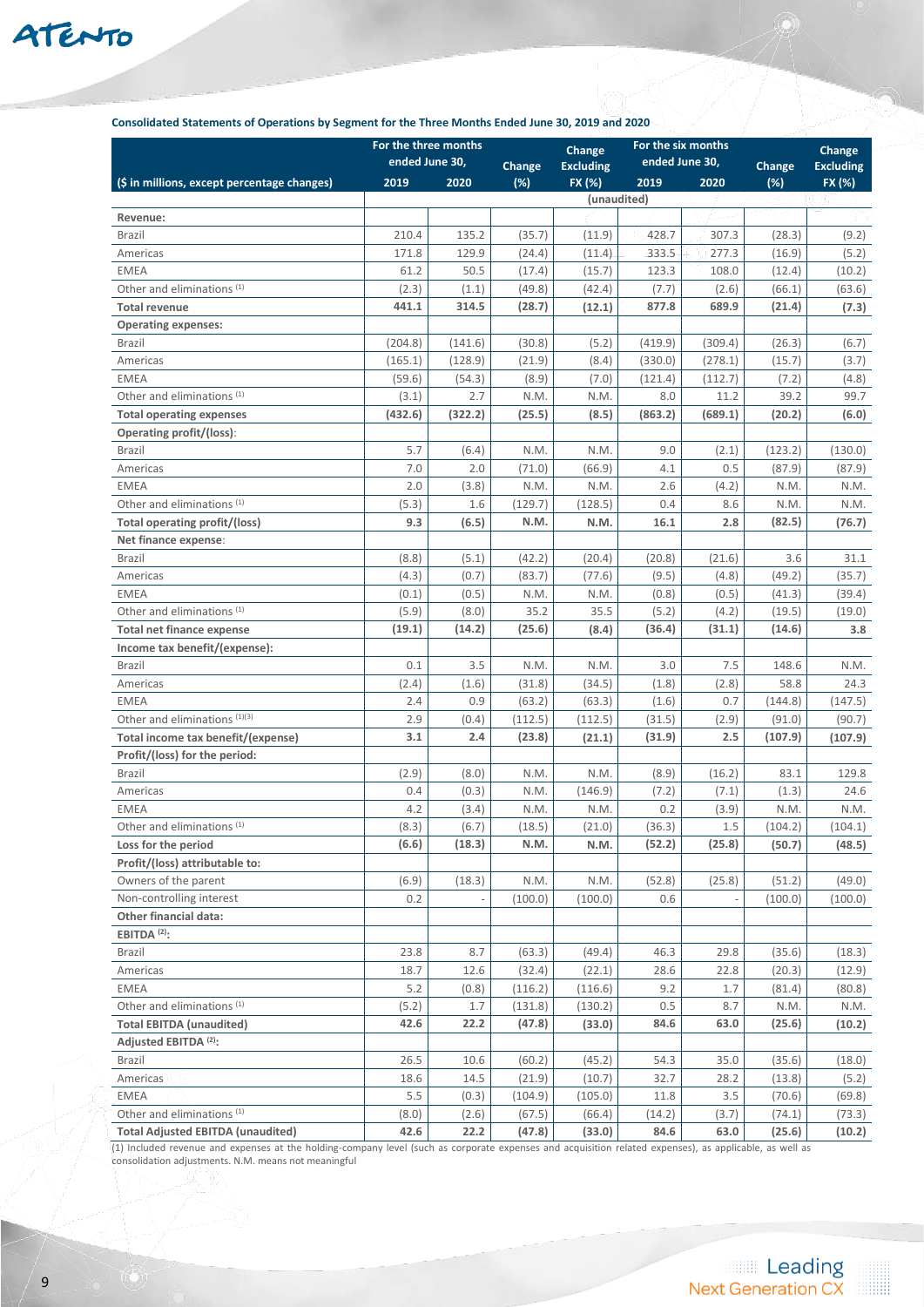## **Balance Sheet (\$ Thousands)**

|                                         | December 31, | <b>June 30,</b> |
|-----------------------------------------|--------------|-----------------|
| <b>ASSETS</b>                           | 2019         | 2020            |
|                                         | (audited)    | (unaudited)     |
| <b>NON-CURRENT ASSETS</b>               | 765,839      | 602,715         |
|                                         |              |                 |
| Intangible assets                       | 160,041      | 115,629         |
| Goodwill                                | 119,902      | 98,229          |
| Right-of-use assets                     | 181,564      | 124,363         |
| Property, plant and equipment           | 116,893      | 89,043          |
| <b>Non-current financial assets</b>     | 82,158       | 73,919          |
| Trade and other receivables             | 22,124       | 16,635          |
| Other non-current financial assets      | 54,652       | 41,093          |
| Derivative financial instruments        | 5,382        | 16,191          |
| Other taxes receivable                  | 5,650        | 4,638           |
| Deferred tax assets                     | 99,631       | 96,894          |
|                                         |              |                 |
| <b>CURRENT ASSETS</b>                   | 538,772      | 559,160         |
|                                         |              |                 |
| <b>Trade and other receivables</b>      | 388,308      | 310,157         |
| Trade and other receivables             | 359,599      | 282,832         |
| Current income tax receivable           | 28,709       | 27,325          |
| <b>Derivative financial instruments</b> |              | 1,405           |
| Other taxes receivable                  | 24,664       | 39,221          |
| Other current financial assets          | 1,094        | 1,183           |
| Cash and cash equivalents               | 124,706      | 207,194         |
|                                         |              |                 |
| <b>TOTAL ASSETS</b>                     | 1,304,611    | 1,161,875       |

 $\circledR$ 

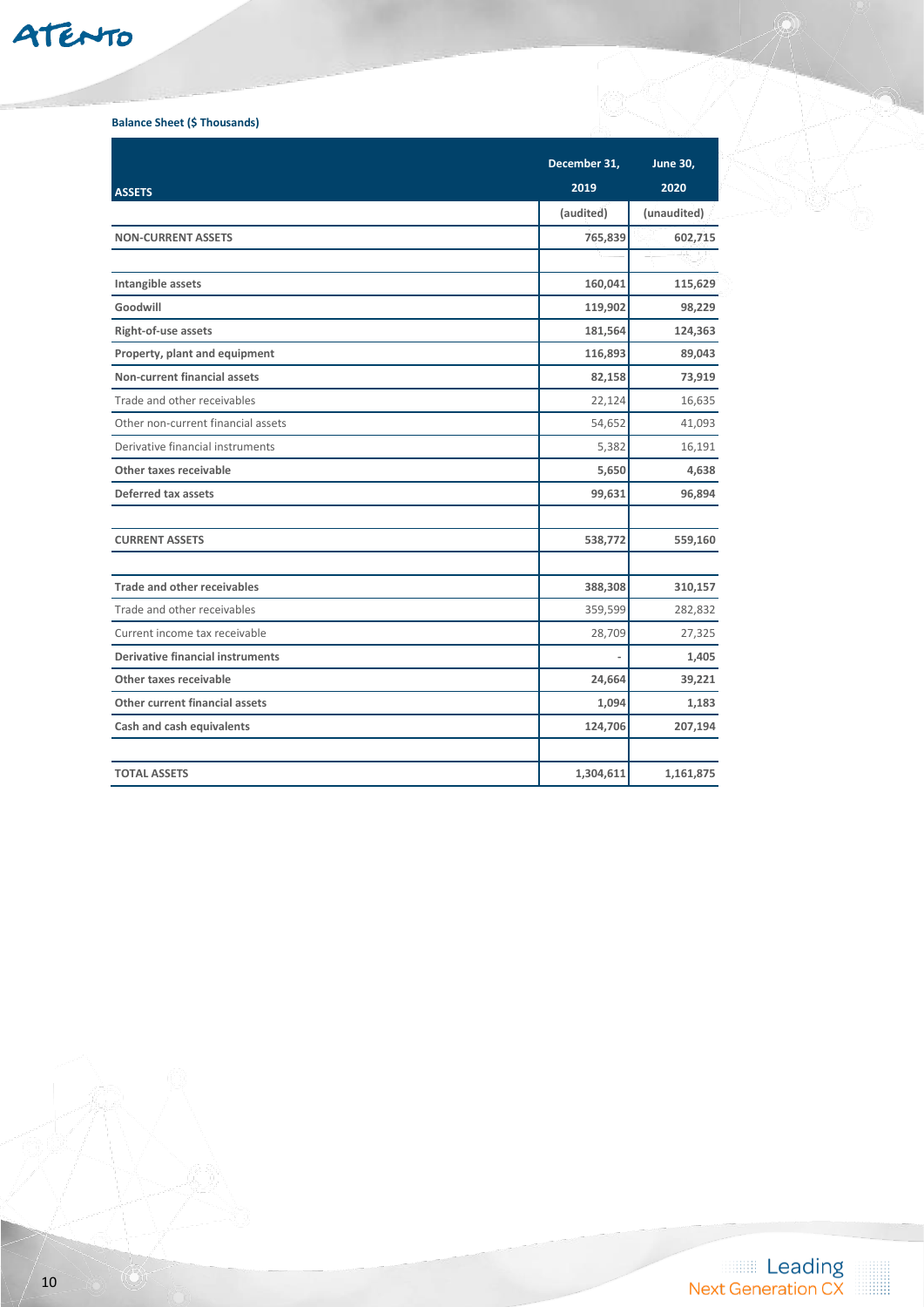|                                         | December 31, | <b>June 30,</b> |
|-----------------------------------------|--------------|-----------------|
| <b>EQUITY AND LIABILITIES</b>           | 2019         | 2020            |
|                                         | (audited)    | (unaudited)     |
|                                         |              |                 |
| <b>TOTAL EQUITY</b>                     | 207,020      | 89,254          |
| <b>EQUITY ATTRIBUTABLE TO:</b>          |              |                 |
| <b>OWNERS OF THE PARENT COMPANY</b>     | 207,020      | 89,254          |
|                                         |              |                 |
| Share capital                           | 49           | 49              |
| Share premium                           | 619,461      | 613,647         |
| Treasury shares                         | (19, 319)    | (11,593)        |
| <b>Retained losses</b>                  | (127,070)    | (156, 011)      |
| <b>Translation differences</b>          | (271, 273)   | (317,998)       |
| Cash flow / Net investment Hedge        | (8, 872)     | (51, 471)       |
| Stock-based compensation                | 14,044       | 12,631          |
|                                         |              |                 |
| <b>NON-CURRENT LIABILITIES</b>          | 718,989      | 655,491         |
|                                         |              |                 |
| Deferred tax liabilities                | 20,378       | 14,282          |
| Debt with third parties                 | 633,498      | 586,092         |
| Derivative financial instruments        | 2,289        | 4,812           |
| Provisions and contingencies            | 48,326       | 39,715          |
| Non-trade payables                      | 11,744       | 8,699           |
| Other taxes payable                     | 2,754        | 1,891           |
|                                         |              |                 |
| <b>CURRENT LIABILITIES</b>              | 378,602      | 417,130         |
|                                         |              |                 |
| Debt with third parties                 | 87,117       | 147,030         |
| <b>Derivative financial instruments</b> | 167          |                 |
| Trade and other payables                | 272,547      | 247,501         |
| Trade payables                          | 71,676       | 68,215          |
| Income tax payables                     | 12,671       | 15,005          |
| Other taxes payables                    | 93,765       | 91,762          |
| Other non-trade payables                | 94,435       | 72,519          |
| <b>Provisions and contingencies</b>     | 18,771       | 22,595          |
| <b>TOTAL EQUITY AND LIABILITIES</b>     | 1,304,611    | 1,161,875       |

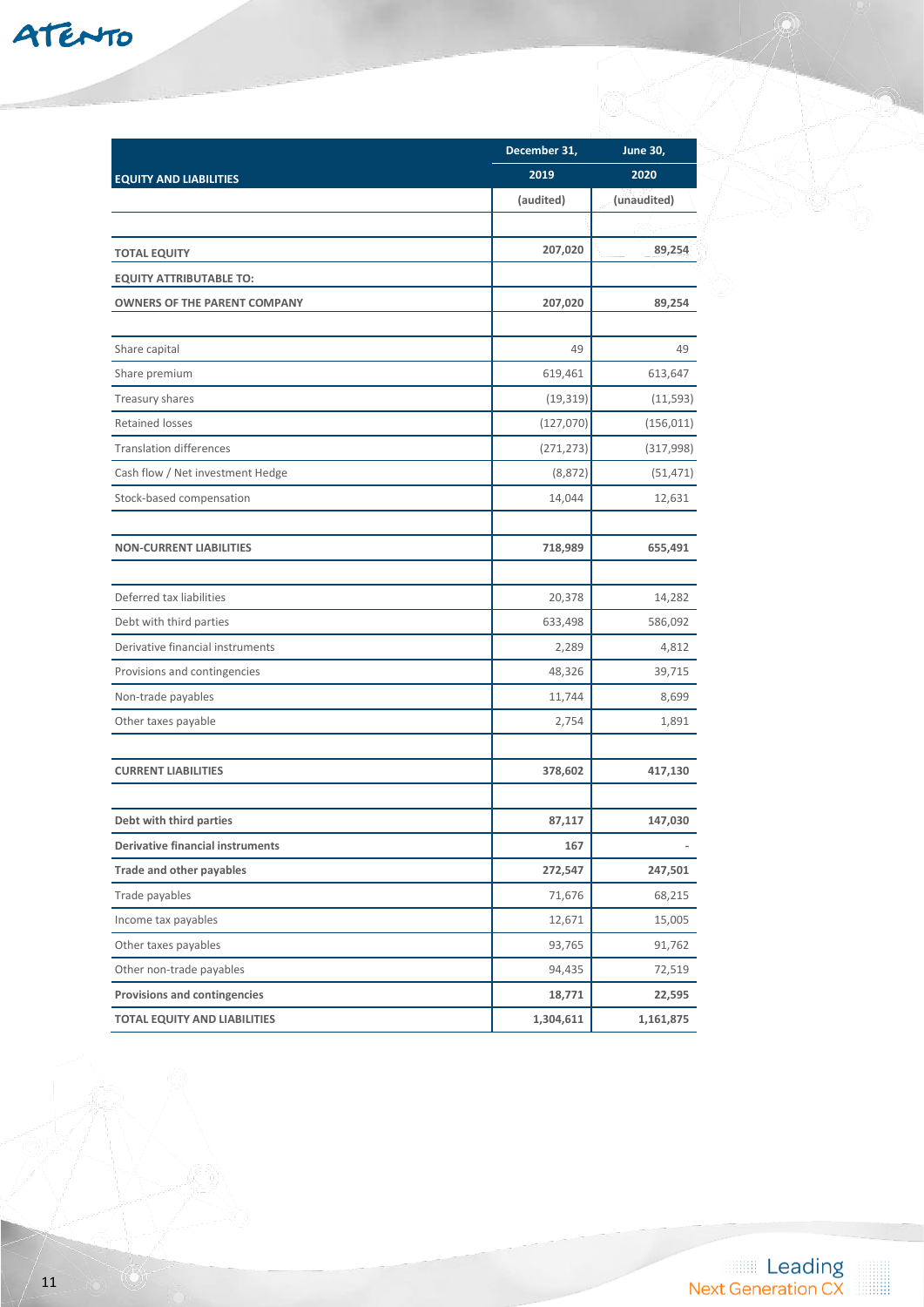## **Cash Flow (\$ thousand)**

|                                                                    |                        | For the three months |         | For the six months ended |  |
|--------------------------------------------------------------------|------------------------|----------------------|---------|--------------------------|--|
|                                                                    | ended June 30,<br>2019 | 2020                 | 2019    | <b>June 30,</b><br>2020  |  |
|                                                                    |                        | (unaudited)          |         |                          |  |
| <b>Operating activities</b>                                        |                        |                      |         |                          |  |
| Loss before income tax                                             | (9.7)                  | (20.7)               | (20.3)  | (28.3)                   |  |
| Adjustments to reconcile loss before income tax to net cash flows: |                        |                      |         |                          |  |
| Amortization and depreciation                                      | 33.2                   | 28.7                 | 68.5    | 60.2                     |  |
| Changes in trade provisions                                        | 1.5                    | 1.4                  | 1.5     | 1.9                      |  |
| Share-based payment expense                                        | 1.5                    | 0.5                  | 2.1     | 1.1                      |  |
| Change in provisions                                               | 12.0                   | 12.3                 | 21.6    | 16.4                     |  |
| Grants released to income                                          | (0.2)                  | (0.2)                | (0.4)   | (0.3)                    |  |
| Losses on disposal of property, plant and equipment                | 0.1                    |                      | 0.1     | 0.2                      |  |
| Finance income                                                     | (2.1)                  | (8.6)                | (4.4)   | (11.0)                   |  |
| Finance costs                                                      | 19.7                   | 17.0                 | 37.9    | 32.8                     |  |
| Net foreign exchange differences                                   | 1.4                    | 5.8                  | 3.0     | 9.3                      |  |
| Change in other (gains)/losses and own work capitalized            | (7.5)                  | 0.9                  | 2.1     | (0.4)                    |  |
|                                                                    | 59.4                   | 57.8                 | 131.9   | 110.2                    |  |
| Changes in working capital:                                        |                        |                      |         |                          |  |
| Changes in trade and other receivables                             | (35.6)                 | 27.4                 | (105.2) | (9.8)                    |  |
| Changes in trade and other payables                                | 38.0                   | 22.3                 | 33.4    | 32.6                     |  |
| Other assets/(payables)                                            | (0.9)                  | (26.2)               | 3.5     | (21.8)                   |  |
|                                                                    | 1.5                    | 23.5                 | (68.3)  | 1.0                      |  |
|                                                                    |                        |                      |         |                          |  |
| Interest paid                                                      | (4.9)                  | (2.3)                | (23.2)  | (22.0)                   |  |
| Interest received                                                  | 0.3                    | 0.3                  | 0.3     | 10.1                     |  |
| Income tax paid                                                    | (10.7)                 | (0.4)                | (14.4)  | (7.5)                    |  |
| Other payments                                                     | (9.4)                  | (4.8)                | (19.1)  | (5.7)                    |  |
|                                                                    | (24.7)                 | (7.2)                | (56.5)  | (25.1)                   |  |
| Net cash flows from/(used in) operating activities                 | 26.5                   | 53.4                 | (13.3)  | 57.7                     |  |
| <b>Investing activities</b>                                        |                        |                      |         |                          |  |
| Payments for acquisition of intangible assets                      | (0.6)                  | (3.5)                | (15.7)  | (3.6)                    |  |
| Payments for acquisition of property, plant and equipment          | (3.2)                  | (3.8)                | (6.5)   | (14.8)                   |  |
| Acquisition of subsidiaries, net of cash acquired                  | (14.9)                 |                      | (14.9)  |                          |  |
| Payments for financial instruments                                 | (0.9)                  |                      | (1.1)   | (0.3)                    |  |
| Proceeds from sale of PP&E and intangible assets                   | (1.8)                  |                      |         |                          |  |
| Net cash flows used in investing activities                        | (21.4)                 | (7.3)                | (38.1)  | (18.6)                   |  |
| <b>Financing activities</b>                                        |                        |                      |         |                          |  |
| Proceeds from borrowing from third parties                         | 113.8                  | 22.9                 | 150.3   | 100.4                    |  |
| Repayment of borrowing from third parties                          | (65.2)                 | (13.9)               | (86.3)  | (23.3)                   |  |
| Payments of lease liabilities                                      | (16.0)                 | (10.0)               | (29.7)  | (19.4)                   |  |
| Acquisition of treasury shares                                     | (0.5)                  | (0.5)                | (0.5)   | (0.5)                    |  |
| Net cash flows provided by/(used in) financing activities          | 32.0                   | (1.6)                | 33.8    | 57.1                     |  |
| Net (decrease)/increase in cash and cash equivalents               | 37.1                   | 44.5                 | (17.5)  | 96.2                     |  |
| Foreign exchange differences                                       | 1.6                    | (0.1)                | 0.6     | (13.9)                   |  |
| Cash and cash equivalents at beginning of period                   | 77.9                   | 162.8                | 133.5   | 124.7                    |  |
| Cash and cash equivalents at end of period                         | 116.6                  | 207.2                | 116.6   | 207.2                    |  |

 $\circledR$ 

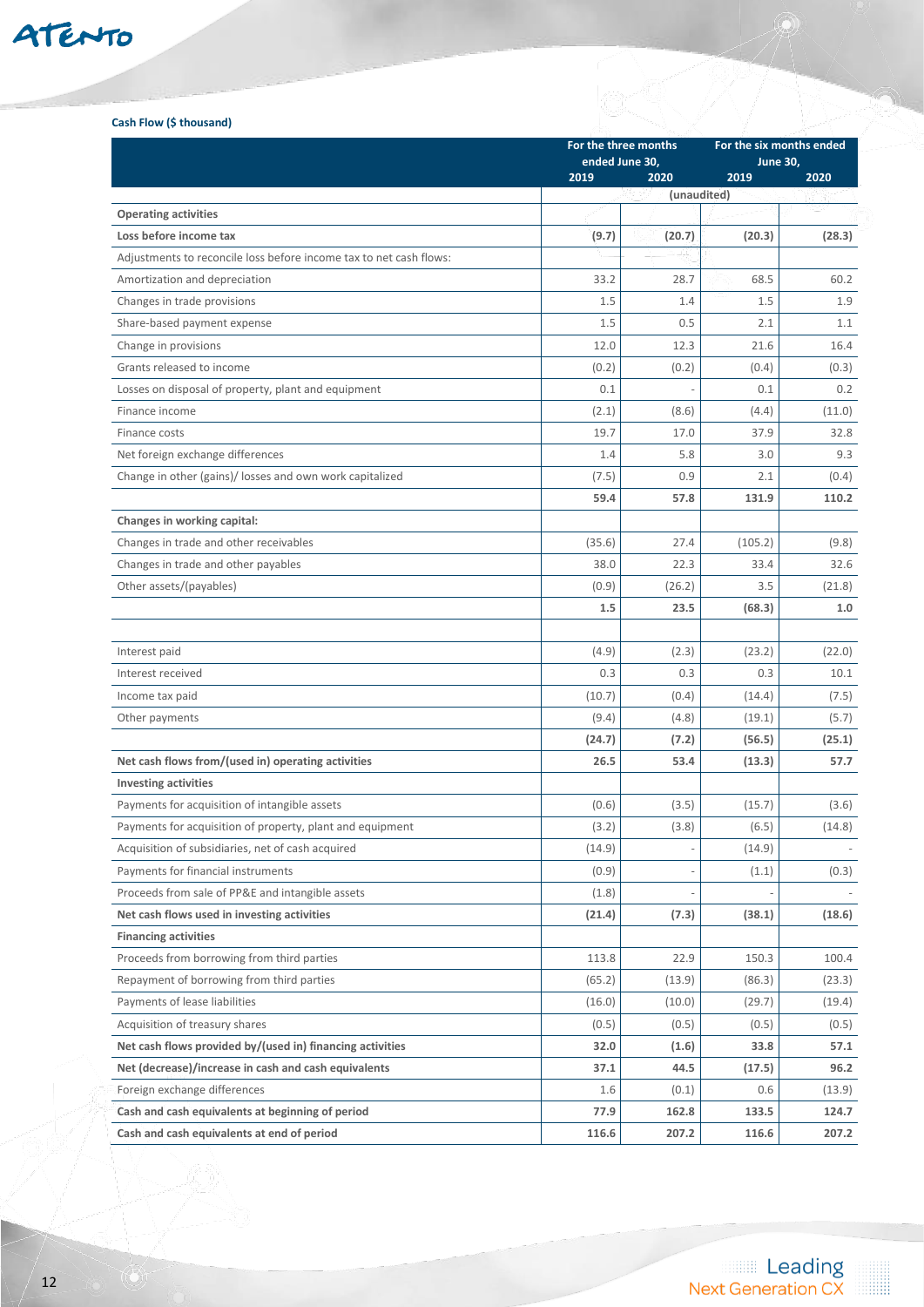## **Adjustments to EBITDA by Quarter**

|                                        | <b>Fiscal 2018</b> |                |                |        |           |        | <b>Fiscal 2019</b>       |                |        |           |                | <b>Fiscal 2020</b> |  |
|----------------------------------------|--------------------|----------------|----------------|--------|-----------|--------|--------------------------|----------------|--------|-----------|----------------|--------------------|--|
| (\$ in millions)                       | Q1                 | Q <sub>2</sub> | Q <sub>3</sub> | Q4     | <b>FY</b> | Q1     | Q <sub>2</sub>           | Q <sub>3</sub> | Q4     | <b>FY</b> | Q <sub>1</sub> | Q <sub>2</sub>     |  |
| Profit/(loss) for the period           | (1.7)              | 4.0            | 3.1            | 15.0   | 20.5      | (45.6) | (6.6)                    | 1.3            | (29.6) | (80.7)    | (7.4)          | (18.3)             |  |
| Net finance expense                    | 19.6               | 21.9           | 18.3           | (4.2)  | 55.6      | 17.3   | 19.1                     | 13.8           | 6.9    | 57.1      | 16.9           | 14.2               |  |
| Income tax expense                     | 5.5                | (0.5)          | 3.8            | 4.6    | 13.4      | (2.9)  | (3.1)                    | 2.3            | 2.0    | 36.2      | (0.2)          | (2.4)              |  |
| Write-off of deferred tax assets       |                    | -              |                | $\sim$ | ٠         | 37.8   | $\overline{\phantom{a}}$ |                |        |           | ۰              |                    |  |
| Depreciation and amortization          | 26.3               | 23.6           | 21.8           | 23.6   | 95.2      | 35.3   | 33.2                     | 30.8           | 41.4   | 140.8     | 31.5           | 28.7               |  |
| EBITDA (non-GAAP) (unaudited)          | 49.8               | 49.1           | 46.9           | 39.0   | 184.8     | 42.0   | 42.6                     | 48.1           | 20.7   | 153.4     | 40.8           | 22.2               |  |
| Adjusted EBITDA (non-GAAP) (unaudited) | 49.8               | 49.1           | 46.9           | 39.0   | 184.8     | 42.0   | 42.6                     | 48.1           | 20.7   | 153.4     | 40.8           | 22.2               |  |
| <b>Adjusted EBITDA Margins</b>         | 10.1%              | 10.4%          | 10.9%          | 9.2%   | 10.2%     | 9.6%   | 9.6%                     | 12.8%          | 5.0%   | 9.0%      | 10.9%          | 7.1%               |  |

### **IFRS 16 Effect**

|                                 | IFRS 16: Effect (YTD 2020) |
|---------------------------------|----------------------------|
| Revenue                         | 0.0                        |
| <b>EBITDA</b>                   | 27.1                       |
| Depreciation & Amortization     | (22.3)                     |
| <b>Operating Profit</b>         | 4.8                        |
| Finance costs                   | (6.8)                      |
| (Loss)/profit before income tax | (2.0)                      |
| Income tax expense              | 0.0                        |
| (Loss)/profit after income tax  | (2.0)                      |

## **Add-Backs to Net Income by Quarter**

|                                                                                                                        |       |                | <b>Fiscal 2018</b> |       |           |        |                          | <b>Fiscal 2019</b> |        |           |        | Fiscal 2020    |
|------------------------------------------------------------------------------------------------------------------------|-------|----------------|--------------------|-------|-----------|--------|--------------------------|--------------------|--------|-----------|--------|----------------|
| (\$ in millions, except percentage changes)                                                                            | Q1    | Q <sub>2</sub> | Q <sub>3</sub>     | Q4    | <b>FY</b> | Q1     | Q <sub>2</sub>           | Q <sub>3</sub>     | Q4     | <b>FY</b> | Q1     | Q <sub>2</sub> |
| Profit/(Loss) attributable to equity holders<br>of the parent                                                          | (1.7) | 4.0            | 3.1                | 15.0  | 20.5      | (45.6) | (6.6)                    | 1.3                | (29.6) | (80.7)    | (7.4)  | (18.3)         |
| Amortization of Acquisition related<br>Intangible assets                                                               | 5.7   | 5.3            | 5.1                | 5.1   | 21.2      | 5.1    | 5.0                      | 4.9                | 5.5    | 20.6      | 5.0    | 4.3            |
| Net foreign exchange gain on financial<br>instruments                                                                  | 3.1   | (9.0)          | 5.9                |       | 0.0       |        |                          |                    |        |           |        |                |
| Net foreign exchange impacts                                                                                           | 2.8   | 19.0           | 9.3                | (2.3) | 28.8      | 1.6    | 1.4                      | (2.3)              | 8.4    | 9.1       | 3.5    | 5.8            |
| Tax effect                                                                                                             | (2.4) | (3.7)          | (4.6)              | (1.6) | (11.3)    | 33.2   | (6.6)                    | (1.0)              | 2.2    | 27.7      | (4.5)  | (2.0)          |
| Other                                                                                                                  |       |                |                    |       |           | 0.6    | $\overline{\phantom{a}}$ | (0.6)              |        |           |        |                |
| <b>Adjusted Earnings (non-GAAP)</b><br>(unaudited)                                                                     | 7.5   | 15.1           | 15.7               | 16.2  | 59.1      | (5.1)  | (6.8)                    | 2.3                | (13.5) | (23.3)    | (3.4)  | (10.2)         |
| Adjusted Basic Earnings per share (in U.S.<br>dollars) (*) (unaudited).                                                | 0.10  | 0.20           | 0.25               | 0.22  | 0.80      | (0.07) | (0.09)                   | 0.03               | (0.19) | (0.32)    | (0.05) | (0.14)         |
| <b>Adjusted Earnings attributable to Owners</b><br>of the parent (non-GAAP) (unaudited)                                | 7.8   | 14.3           | 18.4               | 15.7  | 57.2      | (5.5)  | (7.0)                    | 2.3                | (13.5) | (23.9)    | (3.4)  | (10.2)         |
| <b>Adjusted basic Earnings per share</b><br>attributable to Owners of the parent (in<br>U.S. dollars) (**) (unaudited) | 0.10  | 0.19           | 0.25               | 0.21  | 0.77      | (0.07) | (0.09)                   | 0.03               | (0.19) | (0.32)    | (0.05) | (0.14)         |
| Adjusted Earnings per share (in U.S.<br>dollars) in the reverse split basis                                            | 0.51  | 1.01           | 1.27               | 1.11  | 4.02      | (0.35) | (0.46)                   | 0.16               | (0.97) | (1.63)    | (0.24) | (0.72)         |
| <b>Adjusted Earnings attributable to Owners</b><br>of the parent (in U.S. dollars) in the<br>reverse split basis       | 0.53  | 0.96           | 1.25               | 1.06  | 3.87      | (0.37) | (0.47)                   | 0.16               | (0.97) | (1.66)    | (0.24) | (0.72)         |

 $(*)$  We define non-recurring items as items that are limited in number, clearly identifiable, unusual, are unlikely to be repeated in the near future in the ordinary course of business and that have a material impact on the consolidated results of operations. Non-recurring items can be summarized as demonstrated below:

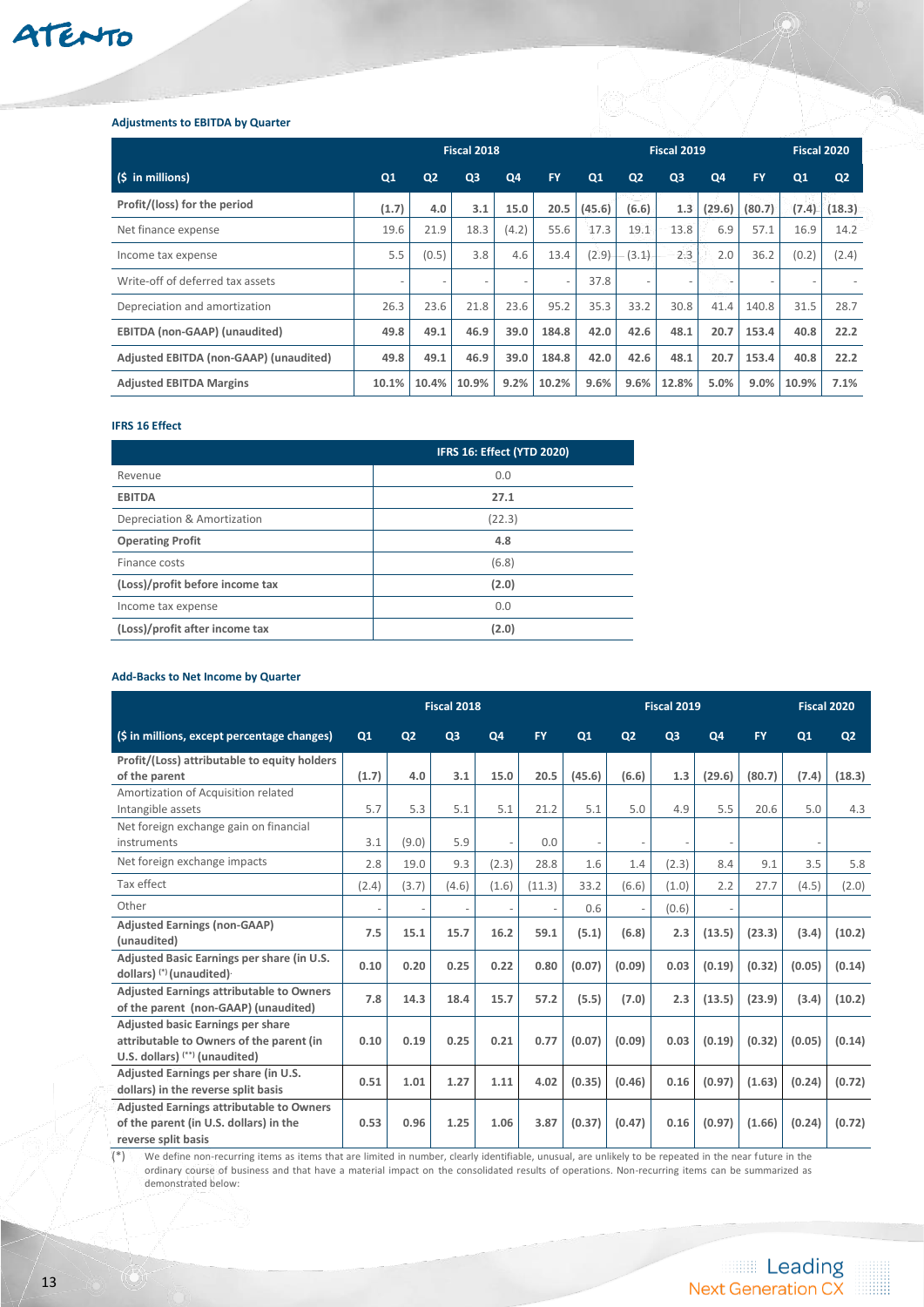- (a) Amortization of acquisition related intangible assets represents the amortization expense of customer base, recorded as intangible assets. This customer base represents the fair value (within the business combination involving the acquisition of control of Atento Group) of the intangible assets arising from service agreements (tacit or explicitly formulated in contracts) with Telefónica Group and with other customers.
- (b) Since April 1, 2015, the Company designated the foreign currency risk on certain of its subsidiaries as net investment hedges using financial instruments as the hedging items. As a consequence, any gain or loss on the hedging instrument, related to the effective portion of the hedge is recognized in other comprehensive income (equity) as from that date. The gains or losses related to the ineffective portion are recognized in the statements of operations and for comparability, and those adjustments are added back to calculate Adjusted Earnings.
- (c) The tax effect represents the impact of the taxable adjustments based on tax nominal rate by country. For the three months ended March 31, 2019, in the context of a global Tax Audit of the periods 2013-2016, Atento Spain, as the representative company of the tax group comprised of the Spanish direct subsidiaries of Atento S.A., signed a tax agreement with the Spanish tax authorities. The criteria adopted by the Tax Administration was in connection with certain aspects, among others, of the deductibility of certain specific intercompany financing and operating expenses originated during the acquisition of Atento Spain, which was different from the tax treatment applied by the Company. As a result of this discrepancy, the amount of the tax credits of the Spanish tax group, together with the corresponding effects in subsequent tax periods, has being reduced in an amount of \$33.5 million.
- (\*\*) Adjusted Earnings per share is calculated based on weighted average number of ordinary shares outstanding of 74,157,789 and 71,020,356 for the three months ended June 30, 2019 and 2020, respectively.
- (\*\*\*) Adjusted Earnings per share in the reverse split basis is calculated by applying the ratio of conversion of 5.027090466672970 used in the reverse split into the previous weighted average number of ordinary shares outstanding

| (\$ in millions, except percentage<br>changes)                 | <b>Fiscal</b><br>2018 | <b>Fiscal</b><br>2019    | <b>YTD</b><br>2020       | Q1<br>2018 | Q <sub>2</sub><br>2018 | Q <sub>3</sub><br>2018 | Q4<br>2018 | Q1<br>2019 | Q <sub>2</sub><br>2019   | Q <sub>3</sub><br>2019 | Q4<br>2019 | Q1<br>2020 | Q <sub>2</sub><br>2020 |
|----------------------------------------------------------------|-----------------------|--------------------------|--------------------------|------------|------------------------|------------------------|------------|------------|--------------------------|------------------------|------------|------------|------------------------|
| Profit/(loss) before tax <sup>1</sup>                          | 33.9                  | (44.5)                   | (28.3)                   | 3.9        | 3.6                    | 6.9                    | 19.6       | (10.6)     | (9.7)                    | 3.5                    | (27.6)     | (7.6)      | (20.7)                 |
| (+) Total Add-backs to Net Income<br>(excluding tax effect)    | 50.0                  | 29.7                     | 18.6                     | 11.5       | 15.3                   | 20.3                   | 2.8        | 7.3        | 6.5                      | 2.0                    | 13.9       | 8.5        | 10.1                   |
| Amortization of Acquisition related<br>Intanaible assets       | 21.2                  | 20.6                     | 9.3                      | 5.7        | 5.3                    | 5.1                    | 5.1        | 5.1        | 5.0                      | 4.9                    | 5.5        | 5.0        | 4.3                    |
| Net foreign exchange gain on<br>financial instruments          | 0.0                   | $\overline{\phantom{a}}$ | $\overline{\phantom{0}}$ | 3.1        | (9.0)                  | 5.9                    |            |            |                          |                        |            |            |                        |
| Net foreign exchange impacts                                   | 28.8                  | 9.1                      | 9.3                      | 2.8        | 19.0                   | 9.3                    | (2.3)      | 1.6        | 1.4                      | (2.3)                  | 8.4        | 3.5        | 5.8                    |
| Other                                                          |                       |                          | $\overline{\phantom{a}}$ |            |                        |                        |            | 0.6        | $\overline{\phantom{a}}$ | (0.6)                  |            |            |                        |
| = Recurring Profit/(loss) before<br>tax (non-GAAP) (unaudited) | 83.9                  | (14.8)                   | (9.7)                    | 15.4       | 18.9                   | 27.2                   | 22.4       | (3.3)      | (3.2)                    | 5.5                    | (13.7)     | 0.9        | (10.6)                 |
| (-) Recurring Tax                                              | (24.7)                | (8.5)                    | (3.7)                    | (7.9)      | (3.2)                  | (8.4)                  | (6.2)      | (1.8)      | (3.5)                    | (3.3)                  | 0.1        | (4.3)      | 0.4                    |
| Income tax expense (reported)                                  | (13.4)                | (36.2)                   | 2.6                      | (5.5)      | 0.5                    | (3.8)                  | (4.6)      | (35.0)     | 3.1                      | (2.3)                  | (2.0)      | 0.2        | 2.4                    |
| Tax effect (non-recurring)                                     | (11.3)                | 27.7                     | (6.3)                    | (2.4)      | (3.7)                  | (4.6)                  | (1.6)      | 33.2       | (6.6)                    | (1.0)                  | 2.2        | (4.5)      | (2.0)                  |
| = Adjusted Earnings (non-GAAP)<br>(unaudited)                  | 59.2                  | (23.2)                   | (13.4)                   | 7.5        | 15.7                   | 18.7                   | 16.2       | (5.1)      | (6.8)                    | 2.2                    | (13.5)     | (3.4)      | (10.2)                 |
|                                                                |                       |                          |                          |            |                        |                        |            |            |                          |                        |            |            |                        |
| <b>Recurring ETR</b>                                           | 30.5%                 | 57.4%                    | 38.5%                    | 51.3%      | 17.7%                  | 31.1%                  | 31.4%      | 53.6%      | 108.8%                   | 60.3%                  | 0.8%       | 468.9%     | 3.8%                   |

#### **Effective Tax Rate**

 $1$  Profit/(loss) before income tax from continuing operations

**Financing Arrangements**

Net debt with third parties as of June 30, 2019 and 2020 is as follow:

| (\$ in millions, except Net Debt/Adj. EBITDA LTM)   | On June 30, 2019 | On June 30, 2020 |
|-----------------------------------------------------|------------------|------------------|
| Cash and cash equivalents                           | 116.6            | 207.2            |
| Debt:                                               |                  |                  |
| Senior Secured Notes                                | 499.9            | 503.8            |
| <b>Super Senior Credit Facility</b>                 |                  | 50.7             |
| <b>BNDES</b>                                        | 1.4              | 0.7              |
| Lease Liabilities (3)                               | 169.6            | 134.7            |
| <b>Other Borrowings</b>                             | 17.2             | 43.3             |
| <b>Total Debt</b>                                   | 688.1            | 733.1            |
| Net Debt with third parties (1) (unaudited)         | 571.5            | 525.9            |
| EBITDA LTM (2) (non-GAAP) (unaudited)               | 173.4            | 131.8            |
| Net Debt/Adjusted EBITDA LTM (non-GAAP) (unaudited) | 3.3x             | 4.0x             |